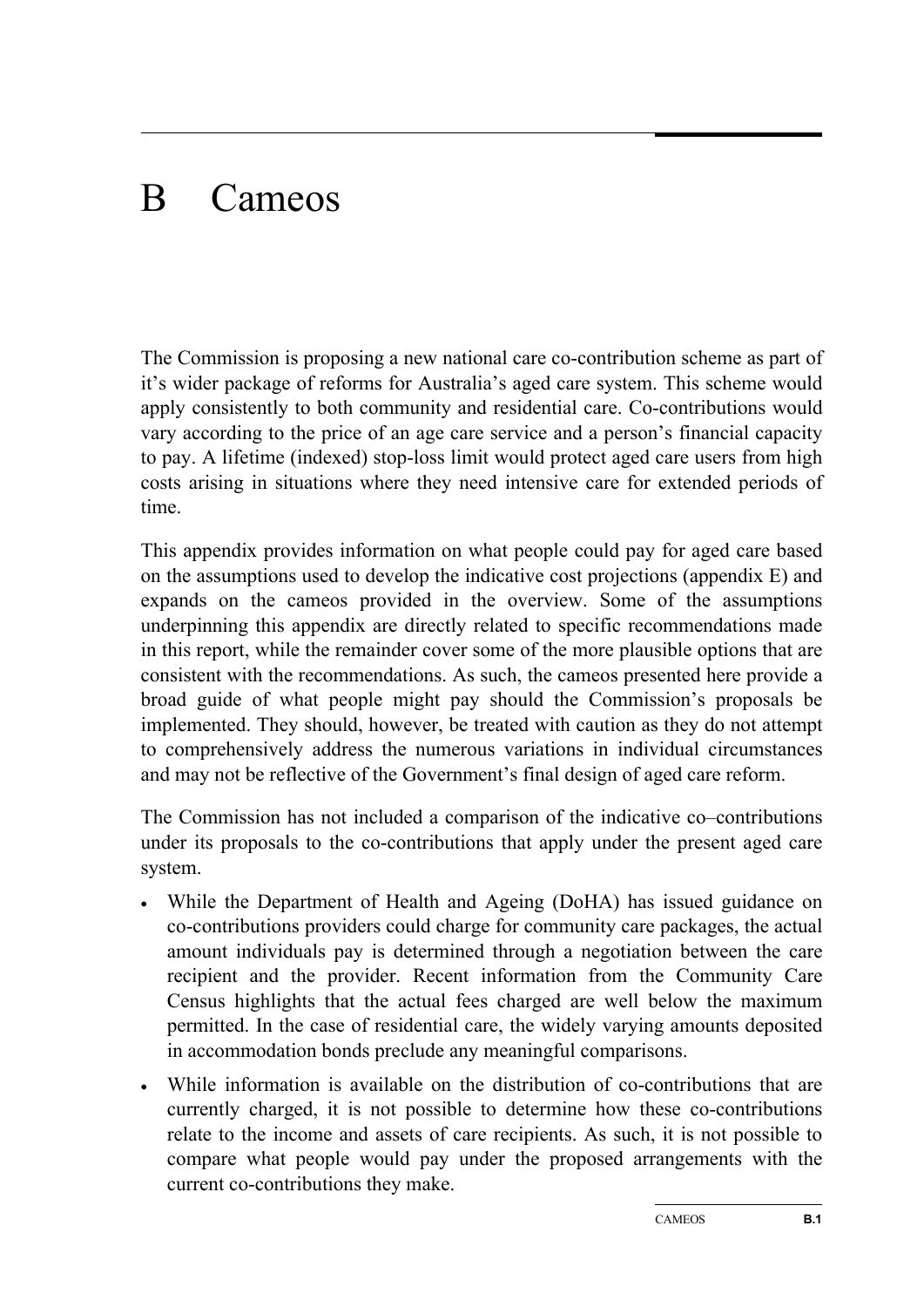That said, the Commission notes that the total user co–contributions under its proposed system would be higher than under the present system. This is by design, and reflects the view of the Commission that to enable Australia's aged care system to sustainably provide services to older Australians in the context of an ageing population and increasing expectations of quality, care recipients would need to make a larger overall contribution to the costs of their care.

The structure of this appendix is:

- section B.1 outlines why the Commission did not make specific recommendations on what co-contributions people should make
- section B.2 examines the specific recommendations made by the Commission and their likely financial impact on care recipients
- section B.3 outlines the means tests used in the indicative analysis for this report
- section B.4 outlines how people can determine what they would pay if the proposed reforms were adopted using the assumed means test and safety net arrangements
- section B.5 uses examples to indicate how the various means tests and safety net provisions could interact.

# **B.1 Why the Commission did not make specific recommendations on co-contribution levels**

While the report provides some guidance on the minimum and maximum co-contribution levels that the Commission considers reasonable to apply for aged care, no recommendations were made about what specific means testing arrangements, co-contributions or lifetime stop-loss limit should be applied. The final decision as to the appropriate settings for these arrangements is one for the Government in balancing the relative proportion of private co-contributions and taxpayer funding for aged care services.

The Commission is of the view that further analysis on options for means testing care co-contributions and the stop-loss limit is warranted. However, the evidence base for such analysis currently limits what can be done. Effort should be directed towards obtaining more robust data to support further analysis of the distributional impacts of the proposed means tests.

Government agencies and departments which have relevant expertise and practical knowledge of means testing arrangements are best placed to advise the Government

**B.2** CARING FOR OLDER AUSTRALIANS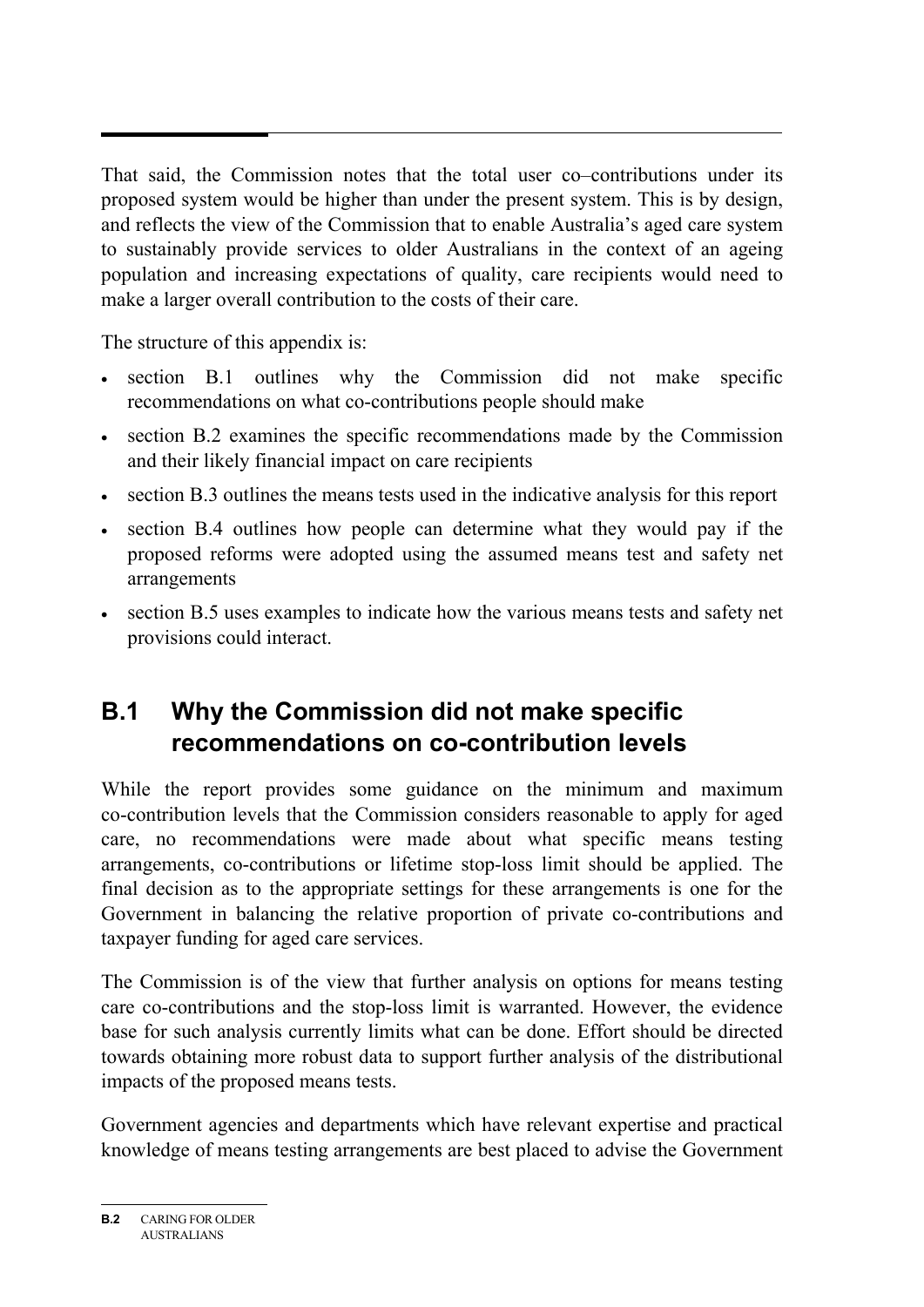on the detailed arrangements to be implemented. This should also reduce the scope for unintended outcomes to occur.

For the purposes of this report and the cameos presented in this appendix, an indicative ranges of co-contribution levels were chosen. These ranged from a co-contribution of five per cent for community care for those with limited means (and zero per cent in residential care) to 25 per cent (in either setting) of the cost of care services for those with the greatest income and/or assets. An alternative upper limit of 35 per cent of the cost of care services was also explored. An illustrative assumption of a lifetime stop-loss limit of \$60 000 was also used, although Appendix E also explores other stop–loss limits.

# **B.2 Relevant recommendations made by the Commission**

Several of the Commission's recommendations, if adopted, would change the amount that people could be asked to pay towards their aged care costs. The proposals that are relevant to the cameos are that:

- the contribution that care recipients are expected to make towards their care costs would be determined by a comprehensive means test (that is, a test that incorporates both their income and assets)
- the eligibility of a resident in an aged care facility for a full or part supported resident subsidy would be determined by an assets means test
- a person's share of the equity in their principal residence would be included in the means test to determine the level of care co–contribution they are expected to make
	- a Government backed Australian Aged Care Home Credit scheme would be available to enable people to access their share of the equity in the principal residence and contribute towards a part of the cost of their care and to their accommodation (if in residential care) without needing to sell their home1
	- as part of this scheme, 'protected persons' (such as a spouse) would be able to continue living in a care recipient's former principal residence
- a lifetime stop–loss limit would be introduced that once reached, would mean that care recipients would not be required to contribute any more towards the cost of their care

1

<sup>1</sup> Alternatively, a person selling their principal residence could deposit the proceeds in the proposed Australian Age Pensioners Saving Account to protect their access to the Age Pension.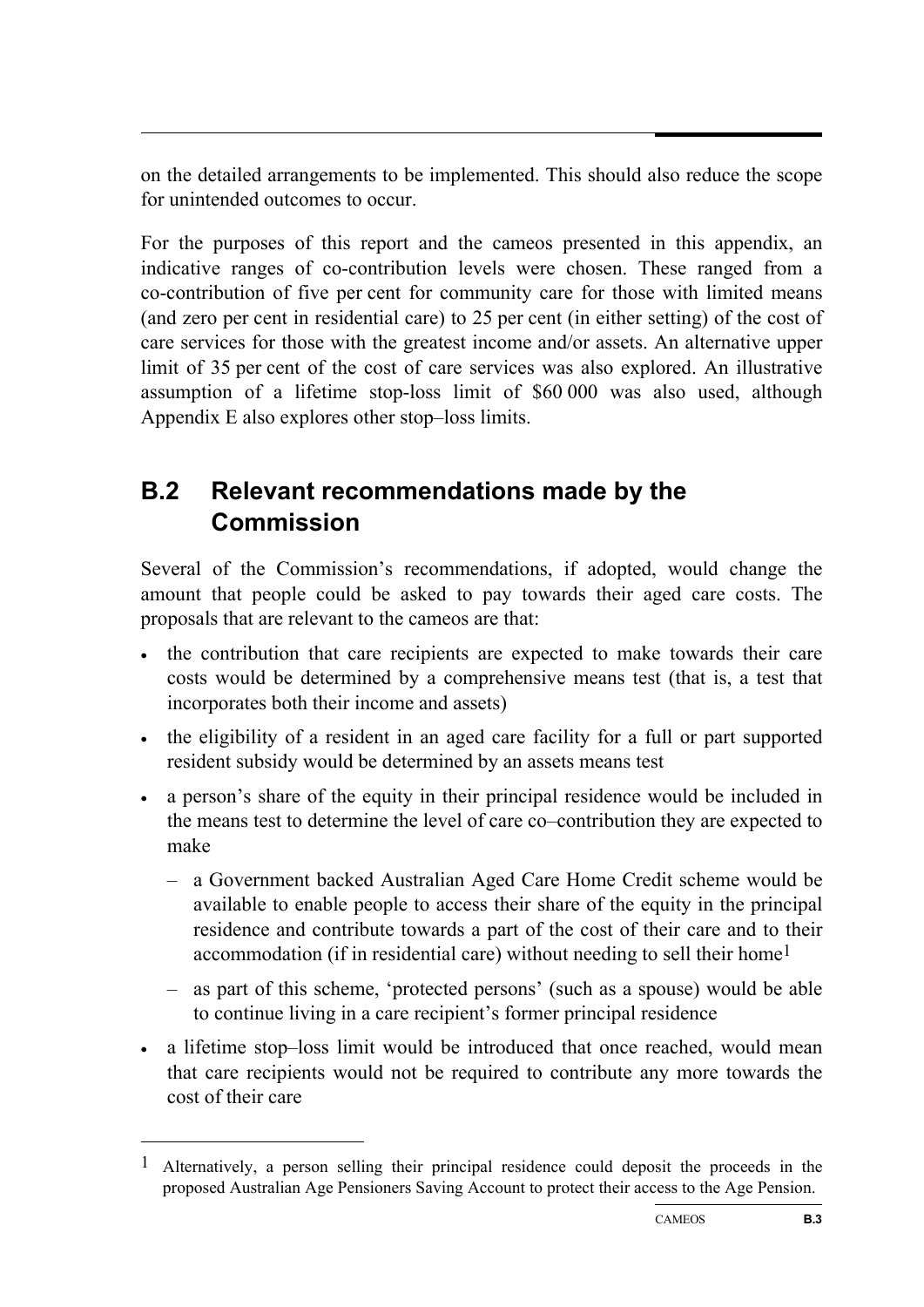- the accommodation charge payable to providers for supported residents would be reviewed so it reflects the actual cost of providing a standard level of accommodation (1.5 beds per room on average)
- individuals already receiving aged care services would not be subject to changes in co–contributions because of grandfathering provisions — they would be subject to the extant rules of the aged care system when they entered care.

In respect to residential care accommodation, the Commission proposes that providers publish prices for periodic charges and, if offered, accommodation bonds. During the transition period, accommodation prices would be monitored by the proposed Australian Aged Care Commission.

As outlined in chapter 7, the Commission considers that the current minimum regulated daily charge for everyday living expenses could remain unchanged for all residential care recipients. In the absence of sufficient information, the Commission did not change the minimum and maximum asset thresholds for the supported residents subsidy, but did expand the range of assets to be included.

# **B.3 Assumed means tests**

As part of the indicative analysis of the proposed reforms, separate means tests were devised:

- a comprehensive means test that for care which would apply equally in community and residential care settings
- a full assets test for the co-contribution to accommodation costs for supported residents in a residential care setting.

An assumption was also made relating to contributions toward everyday living expenses — that it be retained at 84 per cent of the single rate Age Pension.

# **Co-contributions for care**

The assumed co-contributions for care only apply to services delivered through the *Australian Government Aged Care System* (figure 9.5). The Commission anticipates that fees for services delivered through the *Community and Carers Support System*  would continue to be set directly between the provider and the client.

The co-contributions for services provided through the *Australian Government Aged Care System* comprise two concepts:

**B.4** CARING FOR OLDER AUSTRALIANS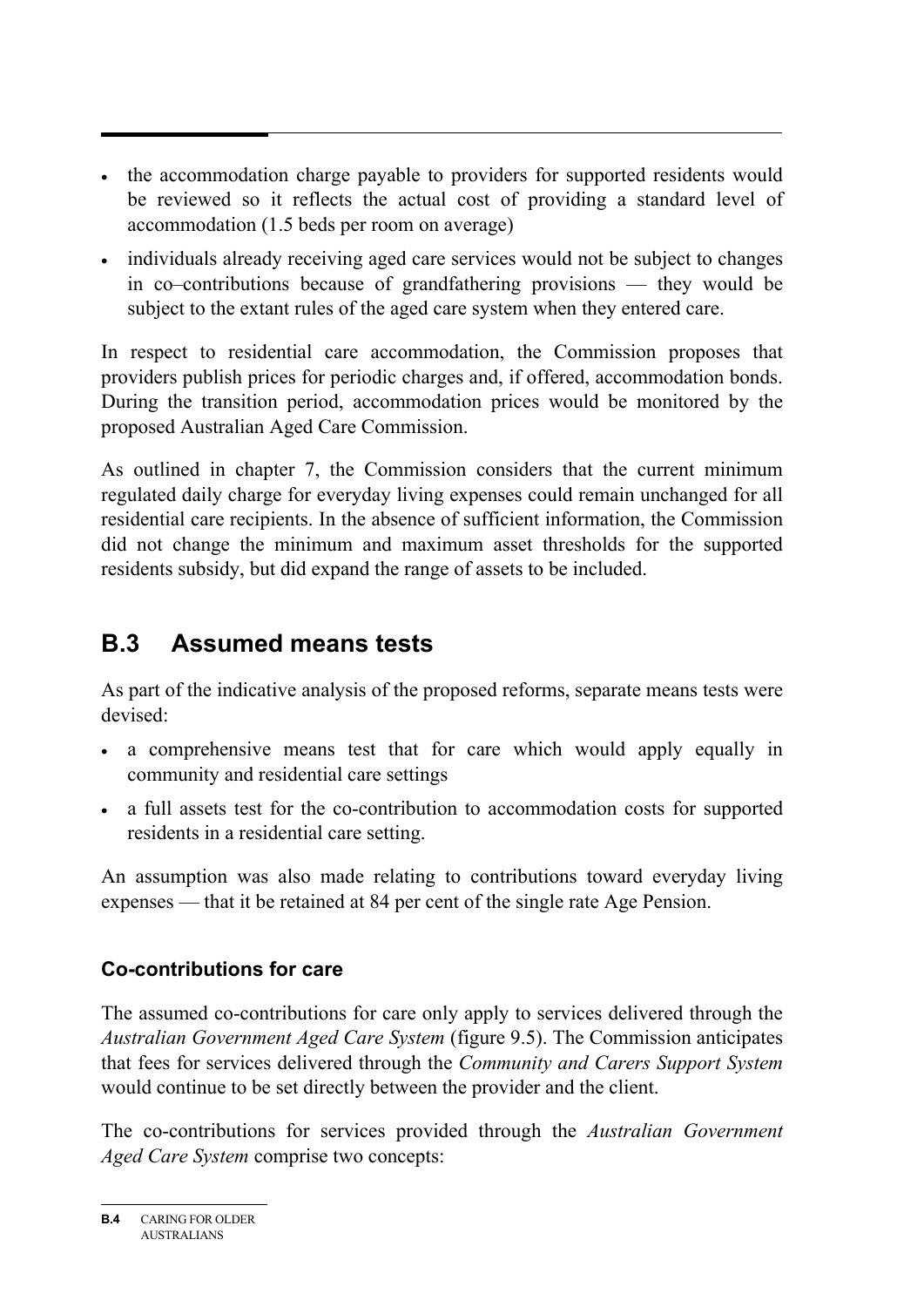- the minimum/maximum income and asset thresholds in the means test
- the minimum/maximum levels of co-contributions.

It should be noted that if the proposed scheme was adopted, that the Commission has recommended that people already receiving care should not be subjected to the new arrangements. Rather, they should continue to be covered by the existing means testing arrangements. Only people who start to receive care after any new arrangements are introduced would be expected to make contributions based on the new arrangements.

#### *Minimum co-contribution to care*

The Commission assumed that all recipients would make a minimum co-contribution of 5 per cent of the cost of care provided in a community care setting although hardship arrangements would continue for people experiencing difficulties making even that minimum co-contribution to their care costs. In residential care, the minimum co-contribution for care is assumed to be zero.

Applying a different minimum care co-contribution rate in community and residential settings is appropriate. People with no financial means beyond the Age Pension who are in residential care would be contributing 84 per cent of their pension to everyday living expenses and are thus unlikely to have sufficient capacity to make a contribution to their care costs. Further, some services paid from everyday living contributions by those in residential care (such as meal preparation and cleaning) are also provided as part of community care

The Commission has proposed that co-contributions to care should be proportional to the actual cost of the care being provided. The level of co-contribution to care is based on both a person's income and assets. For this purpose:

- the definition of income is consistent with that used for the Age Pension including government income support, other pension income and deemed income from financial assets (such as cash, shares and superannuation)
- only assets that are excluded from the Age Pension asset test will be used to determine the asset component of care co-contributions
	- the main assets that would be included in the proposed care co-contribution asset test are the care recipient's share of equity in the principal residence, any accommodation bonds paid to residential care providers and money placed in the proposed Australian Pensioners Savings Account.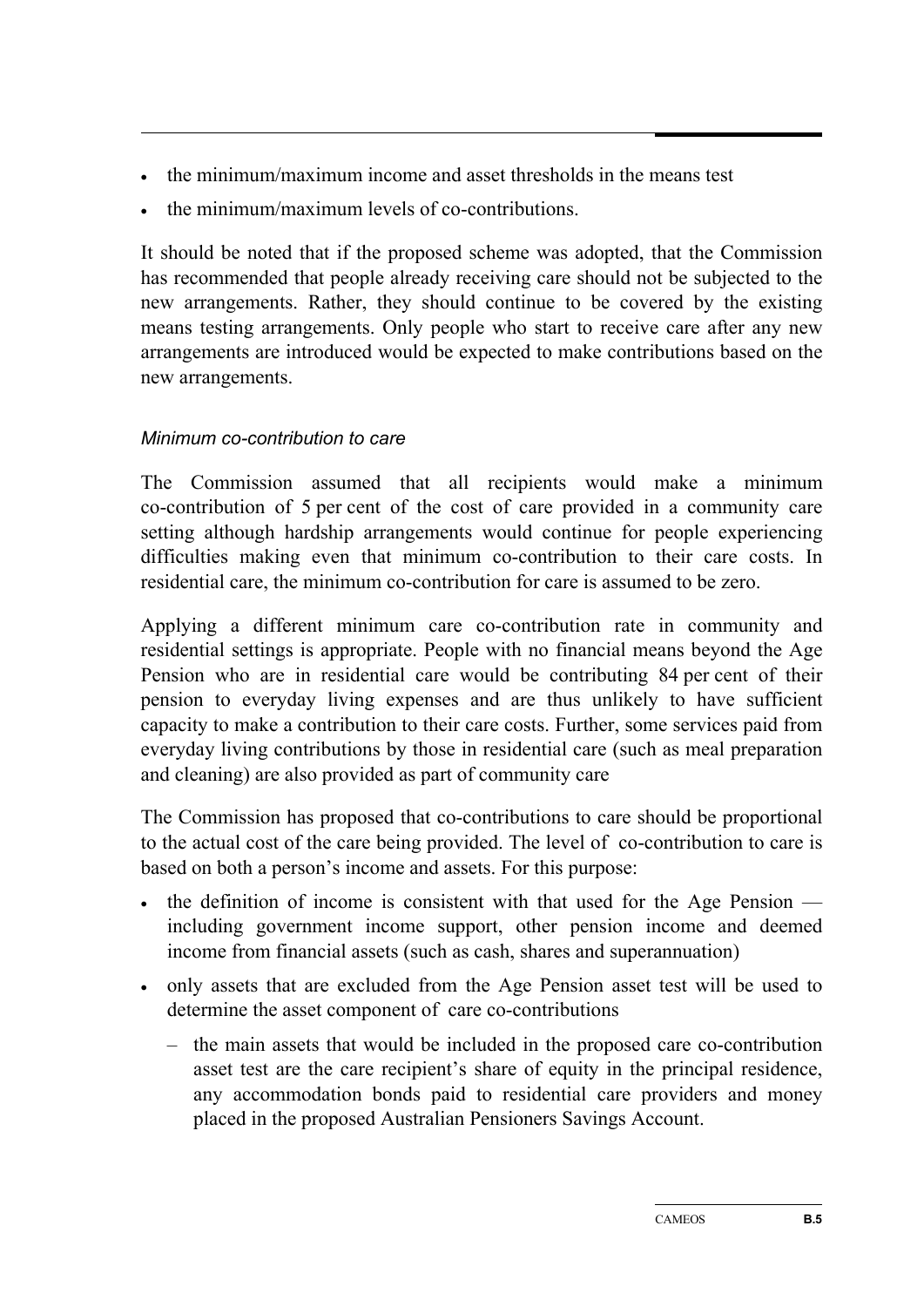Anyone with annual income equal to or below the single age pension (\$17 443 a year or \$670.90 a fortnight in March 2011 — excluding pensioner supplement) and relevant assets below \$39 000 is expected to pay no more than the minimum co-contribution rate towards their care costs.

## *Maximum co-contribution to care*

The indicative analysis of the proposals was projected separately using two maximum levels of care co-contribution — of 25 and 35 per cent. For the estimates used in the overview (including the total projected Budget cost of the proposed reforms), a co-contribution rate if 25 per cent was used.

## *Taper rates for care co-contribution*

Under the indicative representation of the proposals, people were assumed to pay an additional 1 per cent of their care cost for:

- every \$3373 in annual income above the \$17 443 income threshold
- every \$30 140 in relevant assets above the \$39 000 asset threshold
- these additional co-contributions would be additive, that is: a person with an additional \$3373 in annual income above the income taper and \$30 140 of relevant assets above the asset taper would pay the minimum care co-contribution plus an additional 2 per cent of their care costs (unless they reach the maximum co-contribution rate). That is, the taper rates are the same for the 35 and 25 per cent maximum rates.

## *Everyday living expenses in residential care*

Everyone in residential care is assumed to make a contribution to the cost of their everyday living expenses. This amount is currently set at 84 per cent of the single Age Pension (excluding the pension supplement) and the Commission considers that this arrangement should continue. Based on the single Age Pension in March 2011, the fortnightly contribution to everyday living expenses is assumed to be \$553.05.

### *Accommodation in residential care*

To ensure that people with limited means have access to residential care, the Government has a supported resident safety net arrangement for accommodation costs in residential care. The Commission has recommended changing the current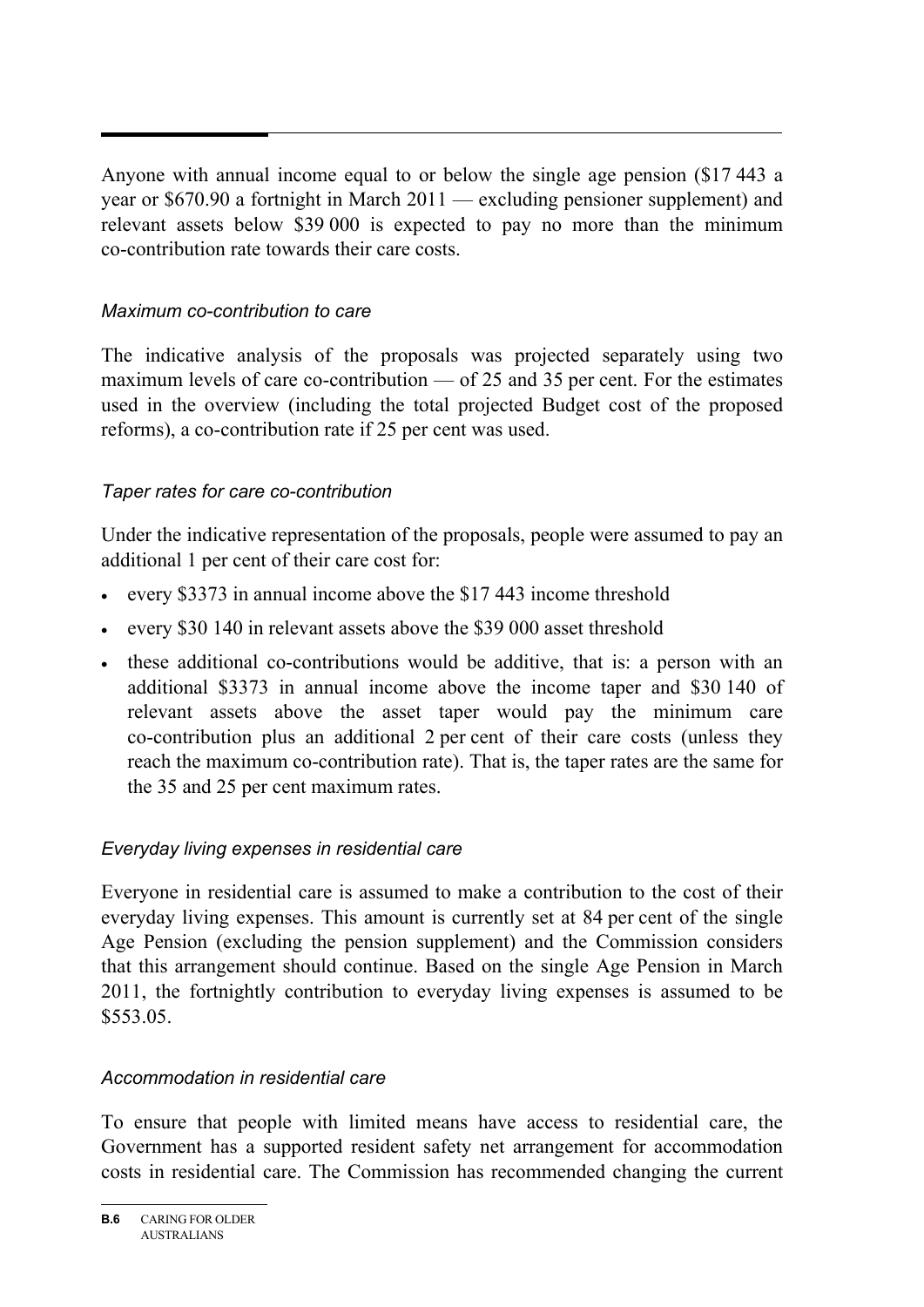supported resident arrangements to ensure more equitable treatment of all aged care users.

Currently, for some people who enter residential care, the full value of their house is used to determine the contribution they can make through a bond or an accommodation charge. However, for those with a protected person (most commonly a spouse) still living in their former principal residence, all of the value of the house is excluded.

To overcome this inconsistency, the Commission has recommended that all people entering residential care (as well as those receiving community care services) have access to the Australian Aged Care Home Credit scheme (chapter 8) This would enable people to contribute towards the cost of their care and their residential accommodation without needing to sell their house. This provides a mechanism for ensuring that protected people can continue to live in the care recipient's former principal primary residence (see chapter 7).

For the proposed reforms, it was assumed that all of a person's assets (or their share of equity in shared assets) should be included when determining their eligibility to be a supported resident and thus receive a government subsidy for accommodation. If people have assets below the fully supported resident threshold (\$39 000 in March 2011), then they would make no contribution to their accommodation costs. For assets above this level, they would be assumed to contribute \$1 a day for each additional \$3373 in assets they have above the fully supported resident threshold until they are responsible for all of their accommodation charges.

The amount that people are assumed to pay if the accommodation charge was \$50 a day is provided in table B.1.

| Table B.1                          | Fortnightly accommodation contributions for different asset<br>levels |                |                |                                    |
|------------------------------------|-----------------------------------------------------------------------|----------------|----------------|------------------------------------|
|                                    | Assuming maximum accommodation charge of \$50 per day                 |                |                |                                    |
| Assets (\$)                        | 39 000 and below                                                      | 40 000         | 60 000         | 80 000                             |
| Accommodation<br>contribution (\$) | 0                                                                     | 6.73           | 141.35         | 275.96                             |
| Assets (\$)                        | 100 000                                                               | <i>120 000</i> | <i>140 000</i> | <i><b>160 000</b></i><br>and above |
| Accommodation<br>contribution (\$) | 410.58                                                                | 545.19         | 679.81         | 700.00                             |

Table B.1 **Fortnightly accommodation contributions for different asset**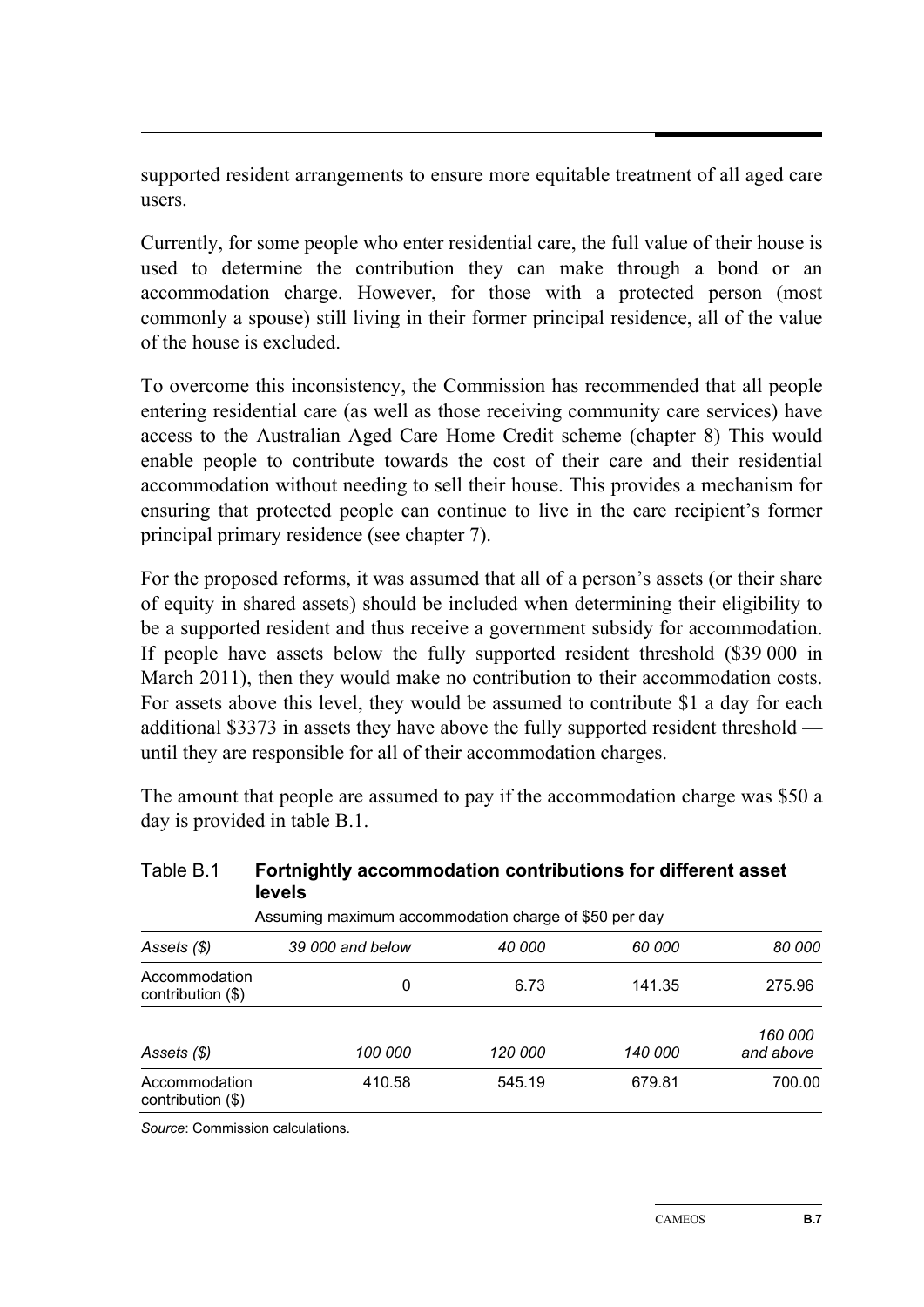# **B.4 What people could pay**

This section outlines how the proposed reforms — assuming that the indicative means testing arrangements were to be adopted — would affect various people who newly receive care under the reformed arrangements. It is a more expansive treatment of cameos than in schedule C of the overview.

Tables have been prepared that allow people to identify what co-contributions they might be expected to make if the proposed reforms were adopted. Some of the cameos used in the overview are used to guide people through these tables. The relevant cameos are:

- a single person receiving the full Age Pension with no home and assumed to have assets below the \$39 000 threshold
	- this example has been used for the community care cameo 1 and residential care cameo 1
- a couple, with one person receiving care where they are receiving a part rate Age Pension (\$1000 per fortnight each in income inclusive of income from the Age Pension) and have a home worth \$500 000
	- this example has been used for the community care cameo 2, the residential care cameo 2 and interaction over time cameos 1 and 3
- a couple (self funded retirees) with one person receiving care (\$1500 per fortnight in income each inclusive of income from the Age Pension) with a home valued at \$1 000 000
	- this example has been used for the community care cameo 3, residential care cameo 3 and interaction over time cameo 2.

Using each of these cameos, the possible costs for a specified package of care provided in a community setting and a level of residential care are explored.

### **Possible co-contributions in community care**

Tables have been prepared to allow people to identify what the impact of the indicative reforms would be. Two tables have been prepared for each type of community care package, each assuming a different maximum co-contribution rate — table B.2 provides a guide for these assumed care co-contribution tables. To help people navigate through the care co-contribution tables, some indicative cameos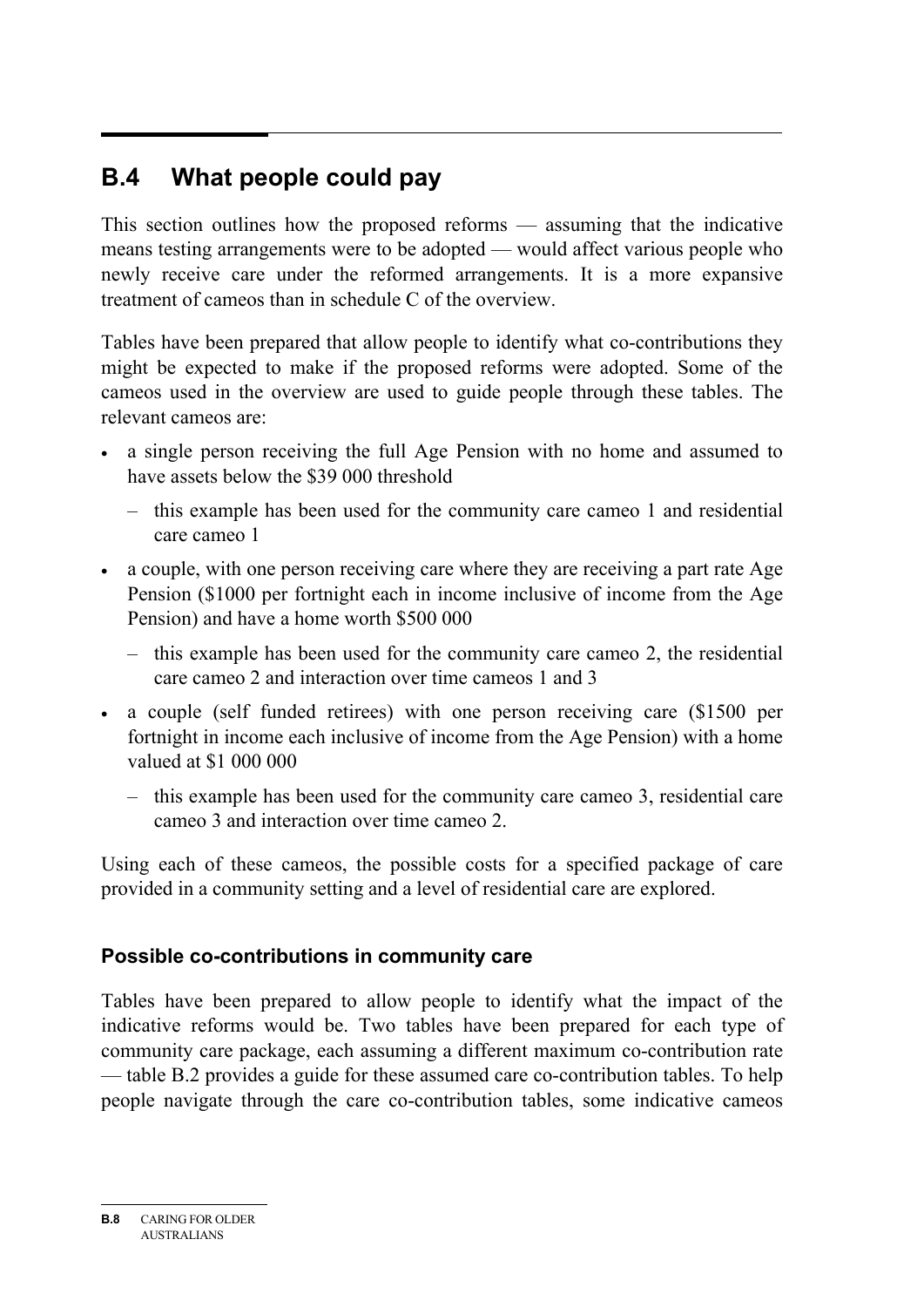have been prepared using the proposed Community Care Intermediate Package (CCIP) as an example2.

| Community care<br>package type | Maximum co-contribution<br>rate of 25 per cent | Maximum co-contribution<br>rate of 35 per cent |
|--------------------------------|------------------------------------------------|------------------------------------------------|
| CACP                           | B.3                                            | <b>B.4</b>                                     |
| <b>CCIP</b>                    | B.5                                            | B.6                                            |
| EACH                           | B.7                                            | B.8                                            |
| EACH-D                         | <b>B.9</b>                                     | <b>B.10</b>                                    |

Table B.2 **Guide to assumed care co-contribution tables** 

The tables indicate the fortnightly co-contribution people would be expected to make towards the cost of their care. In 2009-10, the average annual public cost of different community care packages was:

- \$13 158 per CACP place
- \$43 983 per EACH place
- \$48 505 per EACH-D place.

For the purpose of presenting the cameos, it has been assumed that an appropriate price for a CCIP place would be \$25 000.

Finally, the Commission assumed that any full rate age pensioner with less than \$39 000 in assets would be eligible for a hardship arrangement for community care — the assumption was that such people would pay no more than \$40 per fortnight for community care services.

#### *Community care cameo 1*

1

The first cameo covers a single person who is a full rate age pensioner and does not own a home. It has been assumed that person's only income is the Age Pension (full rate of \$670.40 per fortnight excluding pension supplement) and that he or she has relevant assets of less than \$39 000. As such, using the first row and first column of either table B.5 or B.6, the person would be expected to pay \$40 per fortnight for a CCIP place. This is slightly lower than the minimum 5 per cent of the care costs as it was also assumed that people with limited assets who just receive the full pension would be eligible for hardship provisions (care co-contributions assumed not to exceed \$40 per fortnight).

<sup>2</sup> The CCIP would be a temporary community care package between CACP and EACH.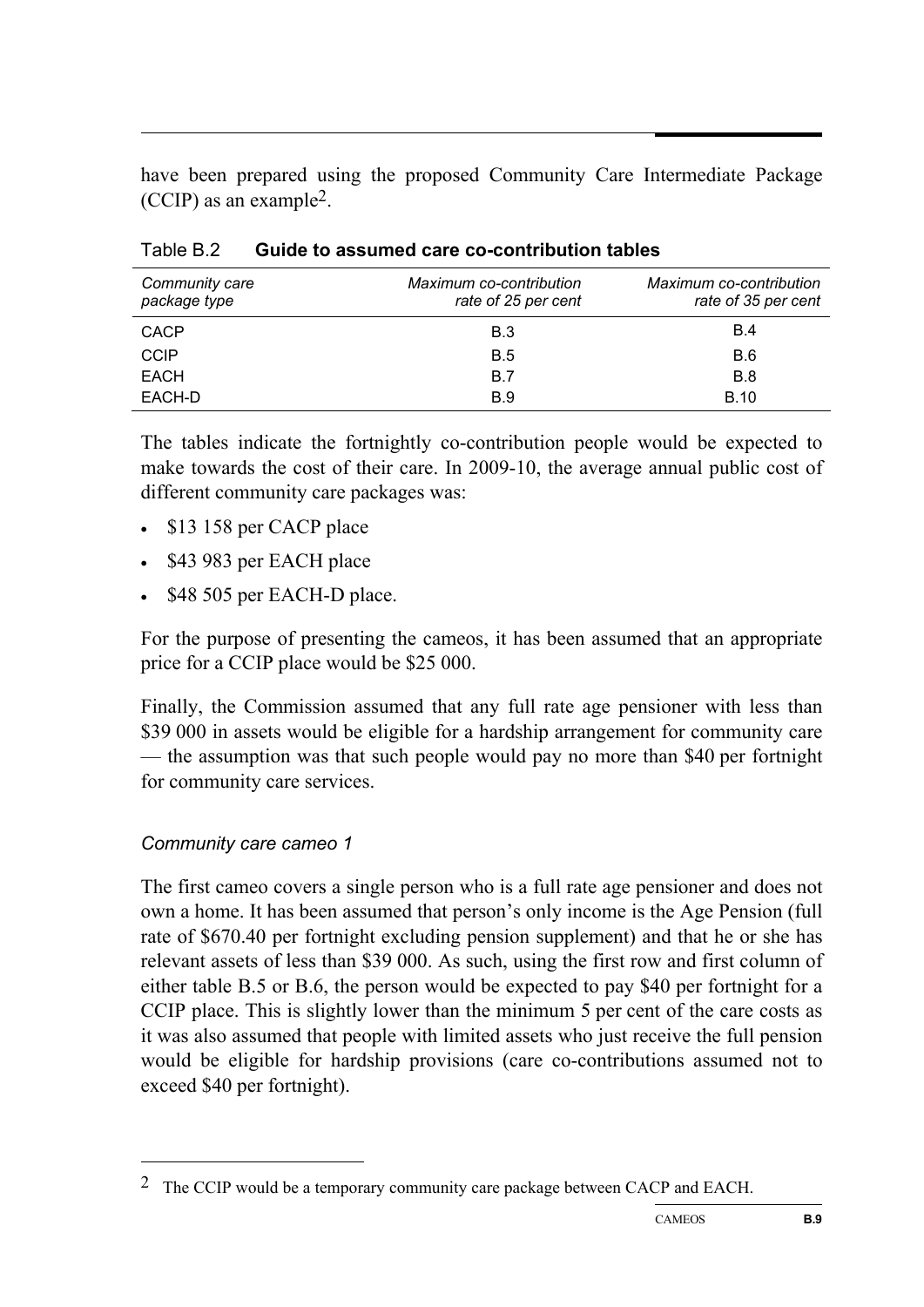#### *Community care cameo 2*

For the second cameo, the relevant income is \$1000 a fortnight (the eighth row of tables B.5 or B.6) and the relevant asset level is \$250 000 (half of the value of the home owned by the couple — the seventh column of the tables). In this case the assumed co-contribution would be \$139 per fortnight for a CCIP place — their co-contribution is the same if the maximum co-contribution rate is either 25 or 35 per cent of care costs.

#### *Community care cameo 3*

The third cameo covers a self funded retiree receiving services through a CCIP place with income of \$1500 a fortnight (the twelfth row) and the relevant asset level is 500 000 (half of the value of the home owned by the couple — the eleventh column). If the maximum co-contribution was 25 per cent, the assumed fortnightly co-contribution would be \$240 (table B.5). The corresponding figure if the maximum co-contribution rate was 35 per cent would be \$255 per fortnight (table B.6).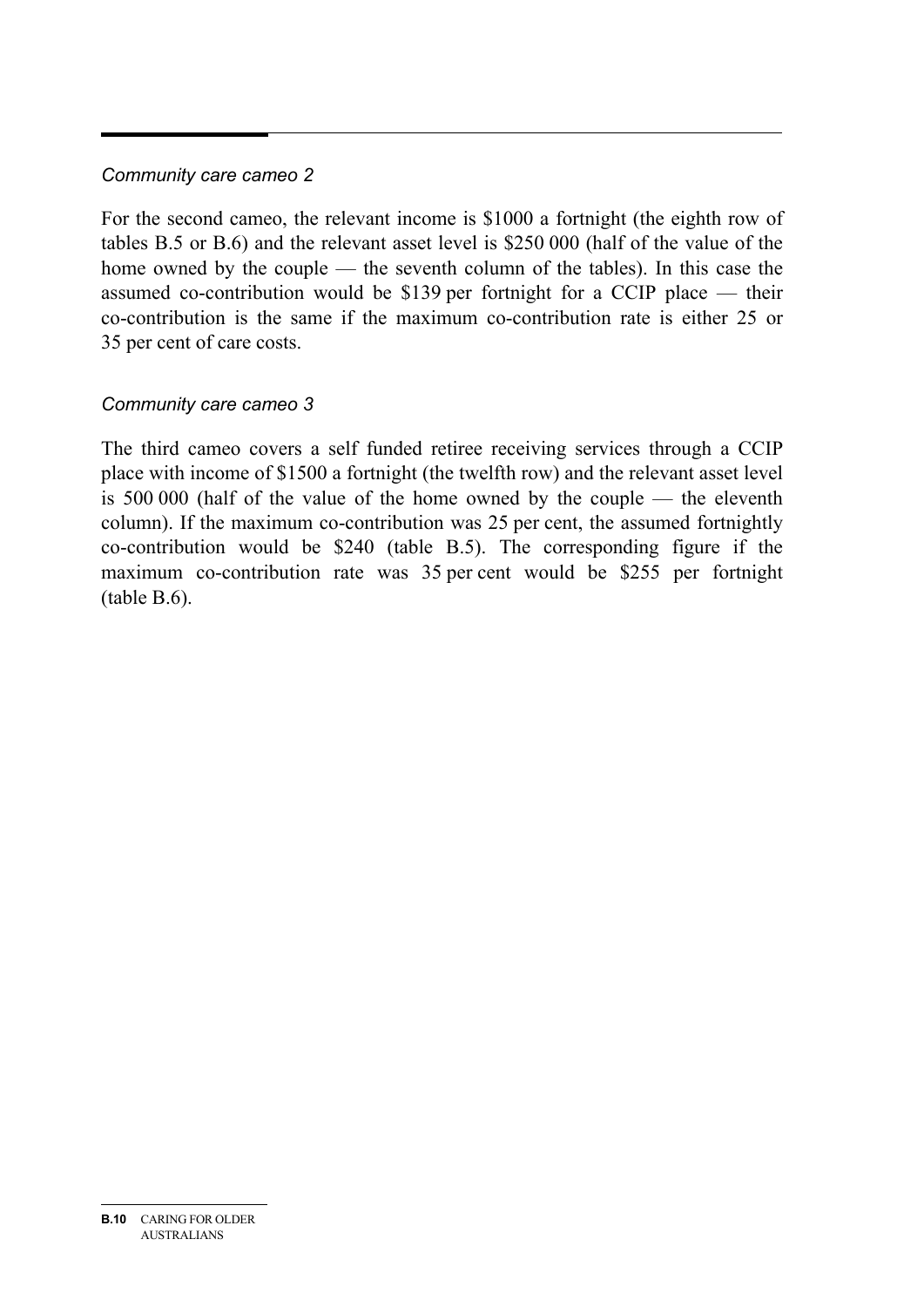|                    |      |     |       |       |        |                      |     |     |     | Assets                      |     |     |     |                      |     |        |     |                       |
|--------------------|------|-----|-------|-------|--------|----------------------|-----|-----|-----|-----------------------------|-----|-----|-----|----------------------|-----|--------|-----|-----------------------|
|                    |      | 0   | 40000 | 80000 | 120000 | 160000 200000 250000 |     |     |     | 300000 350000 400000 500000 |     |     |     | 600000 700000 800000 |     | 900000 |     | 1 million 1.1 million |
|                    | 670  | 25  | 25    | 32    | 39     | 46                   | 52  | 61  | 69  | 78                          | 86  | 103 | 119 | 127                  | 127 | 127    | 127 | 127                   |
|                    | 700  | 26  | 27    | 33    | 40     | 47                   | 53  | 62  | 70  | 79                          | 87  | 104 | 121 | 127                  | 127 | 127    | 127 | 127                   |
|                    | 750  | 28  | 29    | 35    | 42     | 49                   | 55  | 64  | 72  | 81                          | 89  | 106 | 123 | 127                  | 127 | 127    | 127 | 127                   |
|                    | 800  | 30  | 30    | 37    | 44     | 51                   | 57  | 66  | 74  | 82                          | 91  | 108 | 124 | 127                  | 127 | 127    | 127 | 127                   |
|                    | 850  | 32  | 32    | 39    | 46     | 52                   | 59  | 68  | 76  | 84                          | 93  | 110 | 126 | 127                  | 127 | 127    | 127 | 127                   |
|                    | 900  | 34  | 34    | 41    | 48     | 54                   | 61  | 69  | 78  | 86                          | 95  | 111 | 127 | 127                  | 127 | 127    | 127 | 127                   |
|                    | 950  | 36  | 36    | 43    | 50     | 56                   | 63  | 71  | 80  | 88                          | 97  | 113 | 127 | 127                  | 127 | 127    | 127 | 127                   |
|                    | 1000 | 38  | 38    | 45    | 51     | 58                   | 65  | 73  | 82  | 90                          | 98  | 115 | 127 | 127                  | 127 | 127    | 127 | 127                   |
|                    | 1100 | 42  | 42    | 48    | 55     | 62                   | 69  | 77  | 85  | 94                          | 102 | 119 | 127 | 127                  | 127 | 127    | 127 | 127                   |
|                    | 1200 | 45  | 46    | 52    | 59     | 66                   | 72  | 81  | 89  | 98                          | 106 | 123 | 127 | 127                  | 127 | 127    | 127 | 127                   |
|                    | 1400 | 53  | 53    | 60    | 67     | 73                   | 80  | 88  | 97  | 105                         | 114 | 127 | 127 | 127                  | 127 | 127    | 127 | 127                   |
|                    | 1500 | 57  | 57    | 64    | 70     | 77                   | 84  | 92  | 101 | 109                         | 117 | 127 | 127 | 127                  | 127 | 127    | 127 | 127                   |
| Fortnightly income | 1600 | 61  | 61    | 67    | 74     | 81                   | 88  | 96  | 104 | 113                         | 121 | 127 | 127 | 127                  | 127 | 127    | 127 | 127                   |
|                    | 1800 | 68  | 68    | 75    | 82     | 88                   | 95  | 104 | 112 | 120                         | 127 | 127 | 127 | 127                  | 127 | 127    | 127 | 127                   |
|                    | 2000 | 76  | 76    | 83    | 89     | 96                   | 103 | 111 | 120 | 127                         | 127 | 127 | 127 | 127                  | 127 | 127    | 127 | 127                   |
|                    | 2500 | 95  | 95    | 102   | 108    | 115                  | 122 | 127 | 127 | 127                         | 127 | 127 | 127 | 127                  | 127 | 127    | 127 | 127                   |
|                    | 3000 | 114 | 114   | 121   | 127    | 127                  | 127 | 127 | 127 | 127                         | 127 | 127 | 127 | 127                  | 127 | 127    | 127 | 127                   |
|                    | 3500 | 127 | 127   | 127   | 127    | 127                  | 127 | 127 | 127 | 127                         | 127 | 127 | 127 | 127                  | 127 | 127    | 127 | 127                   |
|                    | 4000 | 127 | 127   | 127   | 127    | 127                  | 127 | 127 | 127 | 127                         | 127 | 127 | 127 | 127                  | 127 | 127    | 127 | 127                   |
|                    | 4500 | 127 | 127   | 127   | 127    | 127                  | 127 | 127 | 127 | 127                         | 127 | 127 | 127 | 127                  | 127 | 127    | 127 | 127                   |
|                    | 5300 | 127 | 127   | 127   | 127    | 127                  | 127 | 127 | 127 | 127                         | 127 | 127 | 127 | 127                  | 127 | 127    | 127 | 127                   |

#### Table B.3 **Assumed care co-contributions in community care for a CACP place**

\$ per fortnight assuming a maximum co-contribution rate of 25 per cent of care costs and assumed annual cost of care of \$13 158

*Source*: Productivity Commission calculations.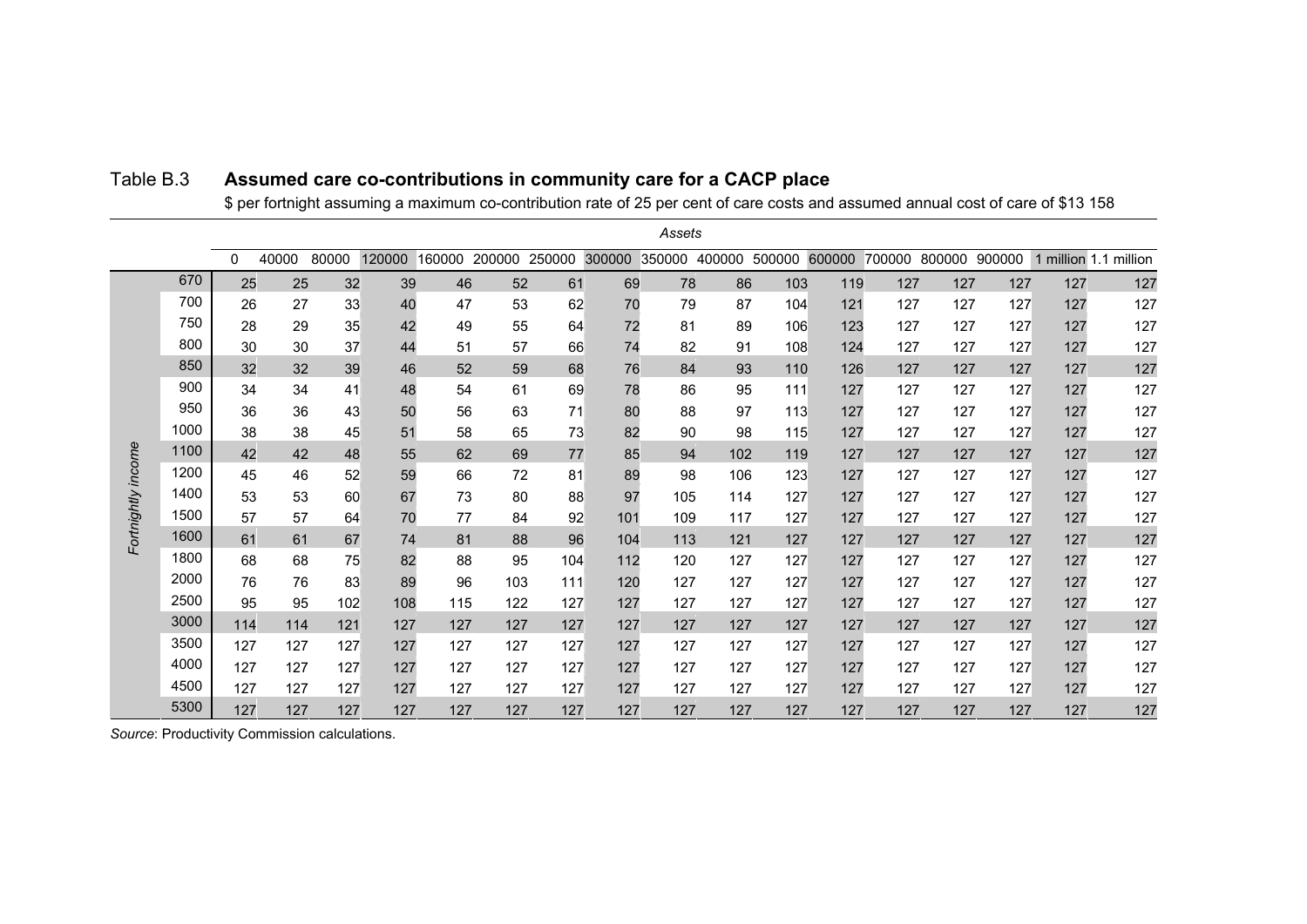|                    |      |          |       |       |        |        |        |        |        | Assets |               |        |        |     |               |        |                       |     |
|--------------------|------|----------|-------|-------|--------|--------|--------|--------|--------|--------|---------------|--------|--------|-----|---------------|--------|-----------------------|-----|
|                    |      | $\Omega$ | 40000 | 80000 | 120000 | 160000 | 200000 | 250000 | 300000 |        | 350000 400000 | 500000 | 600000 |     | 700000 800000 | 900000 | 1 million 1.1 million |     |
|                    | 670  | 25       | 25    | 32    | 39     | 46     | 52     | 61     | 69     | 78     | 86            | 103    | 119    | 136 | 153           | 170    | 177                   | 177 |
|                    | 700  | 26       | 27    | 33    | 40     | 47     | 53     | 62     | 70     | 79     | 87            | 104    | 121    | 137 | 154           | 171    | 177                   | 177 |
|                    | 750  | 28       | 29    | 35    | 42     | 49     | 55     | 64     | 72     | 81     | 89            | 106    | 123    | 139 | 156           | 173    | 177                   | 177 |
|                    | 800  | 30       | 30    | 37    | 44     | 51     | 57     | 66     | 74     | 82     | 91            | 108    | 124    | 141 | 158           | 175    | 177                   | 177 |
|                    | 850  | 32       | 32    | 39    | 46     | 52     | 59     | 68     | 76     | 84     | 93            | 110    | 126    | 143 | 160           | 177    | 177                   | 177 |
|                    | 900  | 34       | 34    | 41    | 48     | 54     | 61     | 69     | 78     | 86     | 95            | 111    | 128    | 145 | 162           | 177    | 177                   | 177 |
|                    | 950  | 36       | 36    | 43    | 50     | 56     | 63     | 71     | 80     | 88     | 97            | 113    | 130    | 147 | 164           | 177    | 177                   | 177 |
|                    | 1000 | 38       | 38    | 45    | 51     | 58     | 65     | 73     | 82     | 90     | 98            | 115    | 132    | 149 | 166           | 177    | 177                   | 177 |
| Fortnightly income | 1100 | 42       | 42    | 48    | 55     | 62     | 69     | 77     | 85     | 94     | 102           | 119    | 136    | 153 | 169           | 177    | 177                   | 177 |
|                    | 1200 | 45       | 46    | 52    | 59     | 66     | 72     | 81     | 89     | 98     | 106           | 123    | 140    | 156 | 173           | 177    | 177                   | 177 |
|                    | 1400 | 53       | 53    | 60    | 67     | 73     | 80     | 88     | 97     | 105    | 114           | 130    | 147    | 164 | 177           | 177    | 177                   | 177 |
|                    | 1500 | 57       | 57    | 64    | 70     | 77     | 84     | 92     | 101    | 109    | 117           | 134    | 151    | 168 | 177           | 177    | 177                   | 177 |
|                    | 1600 | 61       | 61    | 67    | 74     | 81     | 88     | 96     | 104    | 113    | 121           | 138    | 155    | 172 | 177           | 177    | 177                   | 177 |
|                    | 1800 | 68       | 68    | 75    | 82     | 88     | 95     | 104    | 112    | 120    | 129           | 146    | 162    | 177 | 177           | 177    | 177                   | 177 |
|                    | 2000 | 76       | 76    | 83    | 89     | 96     | 103    | 111    | 120    | 128    | 136           | 153    | 170    | 177 | 177           | 177    | 177                   | 177 |
|                    | 2500 | 95       | 95    | 102   | 108    | 115    | 122    | 130    | 138    | 147    | 155           | 172    | 177    | 177 | 177           | 177    | 177                   | 177 |
|                    | 3000 | 114      | 114   | 121   | 127    | 134    | 141    | 149    | 157    | 166    | 174           | 177    | 177    | 177 | 177           | 177    | 177                   | 177 |
|                    | 3500 | 133      | 133   | 139   | 146    | 153    | 160    | 168    | 176    | 177    | 177           | 177    | 177    | 177 | 177           | 177    | 177                   | 177 |
|                    | 4000 | 152      | 152   | 158   | 165    | 172    | 177    | 177    | 177    | 177    | 177           | 177    | 177    | 177 | 177           | 177    | 177                   | 177 |
|                    | 4500 | 170      | 171   | 177   | 177    | 177    | 177    | 177    | 177    | 177    | 177           | 177    | 177    | 177 | 177           | 177    | 177                   | 177 |
|                    | 5300 | 177      | 177   | 177   | 177    | 177    | 177    | 177    | 177    | 177    | 177           | 177    | 177    | 177 | 177           | 177    | 177                   | 177 |

#### Table B.4 **Assumed care co-contributions in community care for a CACP place**

\$ per fortnight assuming a maximum co-contribution rate of 35 per cent of care costs and assumed annual cost of care of \$13 158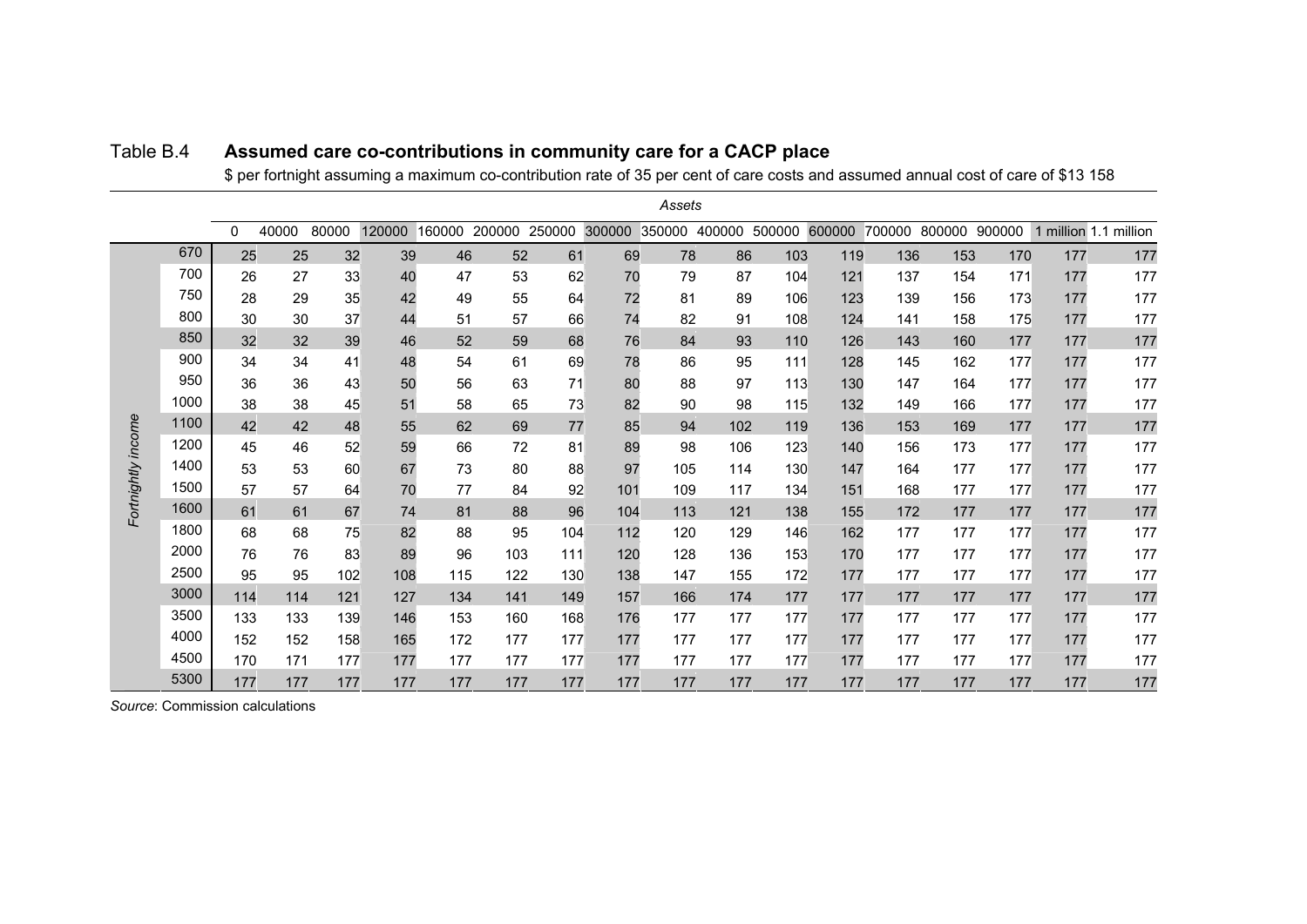|                    |      |          |       |       |        |        |        |        |        | Assets |        |        |        |        |        |        |     |                       |
|--------------------|------|----------|-------|-------|--------|--------|--------|--------|--------|--------|--------|--------|--------|--------|--------|--------|-----|-----------------------|
|                    |      | $\Omega$ | 40000 | 80000 | 120000 | 160000 | 200000 | 250000 | 300000 | 350000 | 400000 | 500000 | 600000 | 700000 | 800000 | 900000 |     | 1 million 1.1 million |
|                    | 670  | 40       | 48    | 61    | 74     | 87     | 99     | 115    | 131    | 147    | 163    | 195    | 227    | 240    | 240    | 240    | 240 | 240                   |
|                    | 700  | 50       | 51    | 63    | 76     | 89     | 102    | 118    | 133    | 149    | 165    | 197    | 229    | 240    | 240    | 240    | 240 | 240                   |
|                    | 750  | 54       | 54    | 67    | 80     | 92     | 105    | 121    | 137    | 153    | 169    | 201    | 233    | 240    | 240    | 240    | 240 | 240                   |
|                    | 800  | 57       | 58    | 71    | 83     | 96     | 109    | 125    | 141    | 157    | 173    | 204    | 236    | 240    | 240    | 240    | 240 | 240                   |
|                    | 850  | 61       | 61    | 74    | 87     | 100    | 112    | 128    | 144    | 160    | 176    | 208    | 240    | 240    | 240    | 240    | 240 | 240                   |
|                    | 900  | 65       | 65    | 78    | 90     | 103    | 116    | 132    | 148    | 164    | 180    | 212    | 240    | 240    | 240    | 240    | 240 | 240                   |
|                    | 950  | 68       | 69    | 81    | 94     | 107    | 120    | 136    | 151    | 167    | 183    | 215    | 240    | 240    | 240    | 240    | 240 | 240                   |
|                    | 1000 | 72       | 72    | 85    | 98     | 110    | 123    | 139    | 155    | 171    | 187    | 219    | 240    | 240    | 240    | 240    | 240 | 240                   |
| Fortnightly income | 1100 | 79       | 79    | 92    | 105    | 118    | 130    | 146    | 162    | 178    | 194    | 226    | 240    | 240    | 240    | 240    | 240 | 240                   |
|                    | 1200 | 86       | 87    | 99    | 112    | 125    | 138    | 154    | 170    | 185    | 201    | 233    | 240    | 240    | 240    | 240    | 240 | 240                   |
|                    | 1400 | 101      | 101   | 114   | 126    | 139    | 152    | 168    | 184    | 200    | 216    | 240    | 240    | 240    | 240    | 240    | 240 | 240                   |
|                    | 1500 | 108      | 108   | 121   | 134    | 146    | 159    | 175    | 191    | 207    | 223    | 240    | 240    | 240    | 240    | 240    | 240 | 240                   |
|                    | 1600 | 115      | 115   | 128   | 141    | 154    | 166    | 182    | 198    | 214    | 230    | 240    | 240    | 240    | 240    | 240    | 240 | 240                   |
|                    | 1800 | 129      | 130   | 143   | 155    | 168    | 181    | 197    | 213    | 229    | 240    | 240    | 240    | 240    | 240    | 240    | 240 | 240                   |
|                    | 2000 | 144      | 144   | 157   | 170    | 182    | 195    | 211    | 227    | 240    | 240    | 240    | 240    | 240    | 240    | 240    | 240 | 240                   |
|                    | 2500 | 180      | 180   | 193   | 206    | 218    | 231    | 240    | 240    | 240    | 240    | 240    | 240    | 240    | 240    | 240    | 240 | 240                   |
|                    | 3000 | 216      | 216   | 229   | 240    | 240    | 240    | 240    | 240    | 240    | 240    | 240    | 240    | 240    | 240    | 240    | 240 | 240                   |
|                    | 3500 | 240      | 240   | 240   | 240    | 240    | 240    | 240    | 240    | 240    | 240    | 240    | 240    | 240    | 240    | 240    | 240 | 240                   |
|                    | 4000 | 240      | 240   | 240   | 240    | 240    | 240    | 240    | 240    | 240    | 240    | 240    | 240    | 240    | 240    | 240    | 240 | 240                   |
|                    | 4500 | 240      | 240   | 240   | 240    | 240    | 240    | 240    | 240    | 240    | 240    | 240    | 240    | 240    | 240    | 240    | 240 | 240                   |
|                    | 5300 | 240      | 240   | 240   | 240    | 240    | 240    | 240    | 240    | 240    | 240    | 240    | 240    | 240    | 240    | 240    | 240 | 240                   |

#### Table B.5 **Assumed care co-contributions in community care for a CCIP place**

\$ per fortnight assuming a maximum co-contribution rate of 25 per cent of care costs and assumed annual cost of care of \$25 000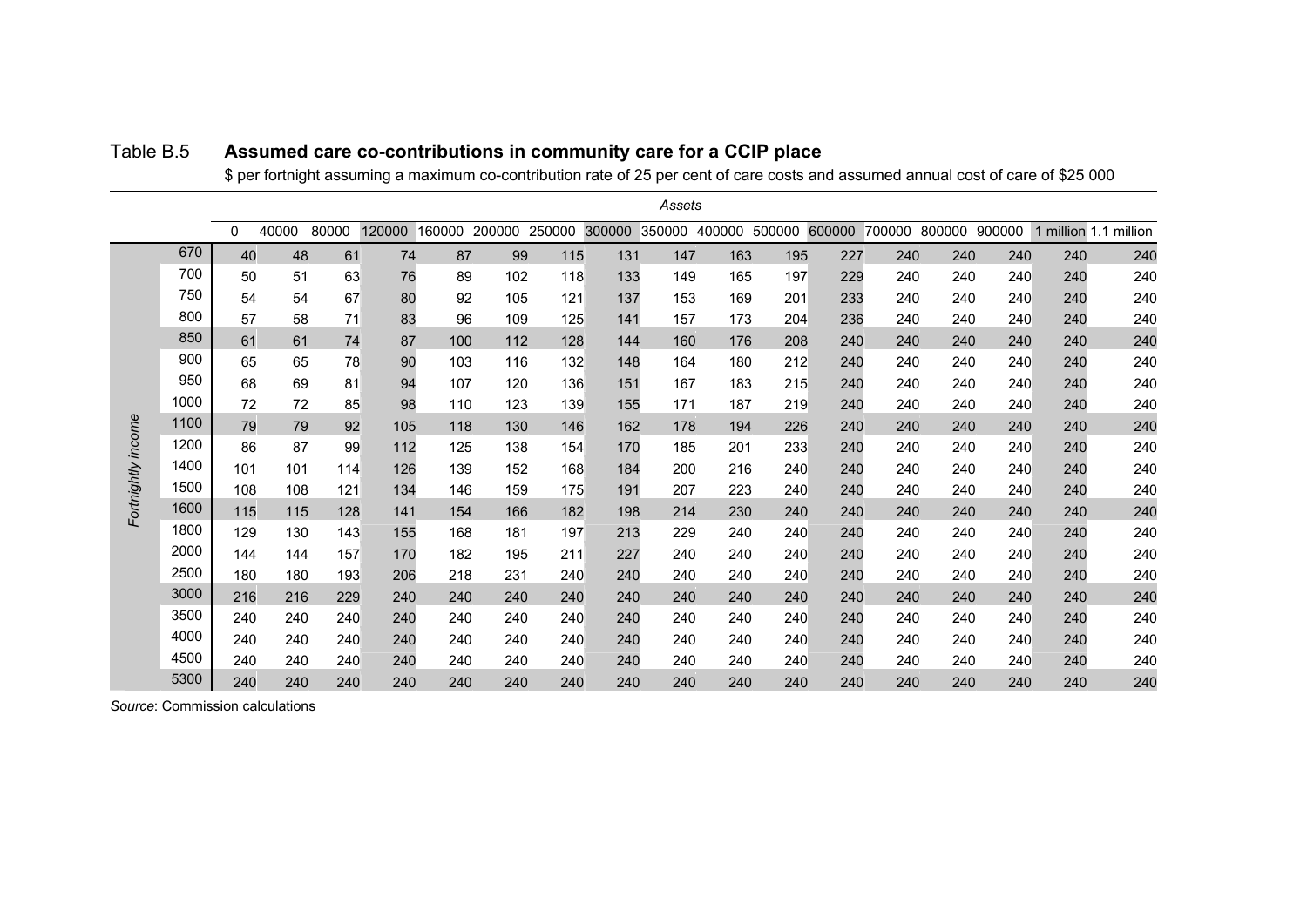|                    |      |          |       |       |        |     |                      |     |        | Assets |     |                      |        |                      |     |     |     |                       |
|--------------------|------|----------|-------|-------|--------|-----|----------------------|-----|--------|--------|-----|----------------------|--------|----------------------|-----|-----|-----|-----------------------|
|                    |      | $\Omega$ | 40000 | 80000 | 120000 |     | 160000 200000 250000 |     | 300000 |        |     | 350000 400000 500000 | 600000 | 700000 800000 900000 |     |     |     | 1 million 1.1 million |
|                    | 670  | 40       | 48    | 61    | 74     | 87  | 99                   | 115 | 131    | 147    | 163 | 195                  | 227    | 259                  | 291 | 323 | 337 | 337                   |
|                    | 700  | 50       | 51    | 63    | 76     | 89  | 102                  | 118 | 133    | 149    | 165 | 197                  | 229    | 261                  | 293 | 325 | 337 | 337                   |
|                    | 750  | 54       | 54    | 67    | 80     | 92  | 105                  | 121 | 137    | 153    | 169 | 201                  | 233    | 265                  | 297 | 328 | 337 | 337                   |
|                    | 800  | 57       | 58    | 71    | 83     | 96  | 109                  | 125 | 141    | 157    | 173 | 204                  | 236    | 268                  | 300 | 332 | 337 | 337                   |
|                    | 850  | 61       | 61    | 74    | 87     | 100 | 112                  | 128 | 144    | 160    | 176 | 208                  | 240    | 272                  | 304 | 336 | 337 | 337                   |
|                    | 900  | 65       | 65    | 78    | 90     | 103 | 116                  | 132 | 148    | 164    | 180 | 212                  | 244    | 275                  | 307 | 337 | 337 | 337                   |
|                    | 950  | 68       | 69    | 81    | 94     | 107 | 120                  | 136 | 151    | 167    | 183 | 215                  | 247    | 279                  | 311 | 337 | 337 | 337                   |
|                    | 1000 | 72       | 72    | 85    | 98     | 110 | 123                  | 139 | 155    | 171    | 187 | 219                  | 251    | 283                  | 315 | 337 | 337 | 337                   |
| Fortnightly income | 1100 | 79       | 79    | 92    | 105    | 118 | 130                  | 146 | 162    | 178    | 194 | 226                  | 258    | 290                  | 322 | 337 | 337 | 337                   |
|                    | 1200 | 86       | 87    | 99    | 112    | 125 | 138                  | 154 | 170    | 185    | 201 | 233                  | 265    | 297                  | 329 | 337 | 337 | 337                   |
|                    | 1400 | 101      | 101   | 114   | 126    | 139 | 152                  | 168 | 184    | 200    | 216 | 248                  | 280    | 312                  | 337 | 337 | 337 | 337                   |
|                    | 1500 | 108      | 108   | 121   | 134    | 146 | 159                  | 175 | 191    | 207    | 223 | 255                  | 287    | 319                  | 337 | 337 | 337 | 337                   |
|                    | 1600 | 115      | 115   | 128   | 141    | 154 | 166                  | 182 | 198    | 214    | 230 | 262                  | 294    | 326                  | 337 | 337 | 337 | 337                   |
|                    | 1800 | 129      | 130   | 143   | 155    | 168 | 181                  | 197 | 213    | 229    | 245 | 277                  | 308    | 337                  | 337 | 337 | 337 | 337                   |
|                    | 2000 | 144      | 144   | 157   | 170    | 182 | 195                  | 211 | 227    | 243    | 259 | 291                  | 323    | 337                  | 337 | 337 | 337 | 337                   |
|                    | 2500 | 180      | 180   | 193   | 206    | 218 | 231                  | 247 | 263    | 279    | 295 | 327                  | 337    | 337                  | 337 | 337 | 337 | 337                   |
|                    | 3000 | 216      | 216   | 229   | 242    | 254 | 267                  | 283 | 299    | 315    | 331 | 337                  | 337    | 337                  | 337 | 337 | 337 | 337                   |
|                    | 3500 | 252      | 252   | 265   | 278    | 290 | 303                  | 319 | 335    | 337    | 337 | 337                  | 337    | 337                  | 337 | 337 | 337 | 337                   |
|                    | 4000 | 288      | 288   | 301   | 314    | 326 | 337                  | 337 | 337    | 337    | 337 | 337                  | 337    | 337                  | 337 | 337 | 337 | 337                   |
|                    | 4500 | 324      | 324   | 337   | 337    | 337 | 337                  | 337 | 337    | 337    | 337 | 337                  | 337    | 337                  | 337 | 337 | 337 | 337                   |
|                    | 5300 | 337      | 337   | 337   | 337    | 337 | 337                  | 337 | 337    | 337    | 337 | 337                  | 337    | 337                  | 337 | 337 | 337 | 337                   |

#### Table B.6 **Assumed care co-contributions in community care for a CCIP place**

\$ per fortnight assuming a maximum co-contribution rate of 35 per cent of care costs and assumed annual cost of care of \$25 000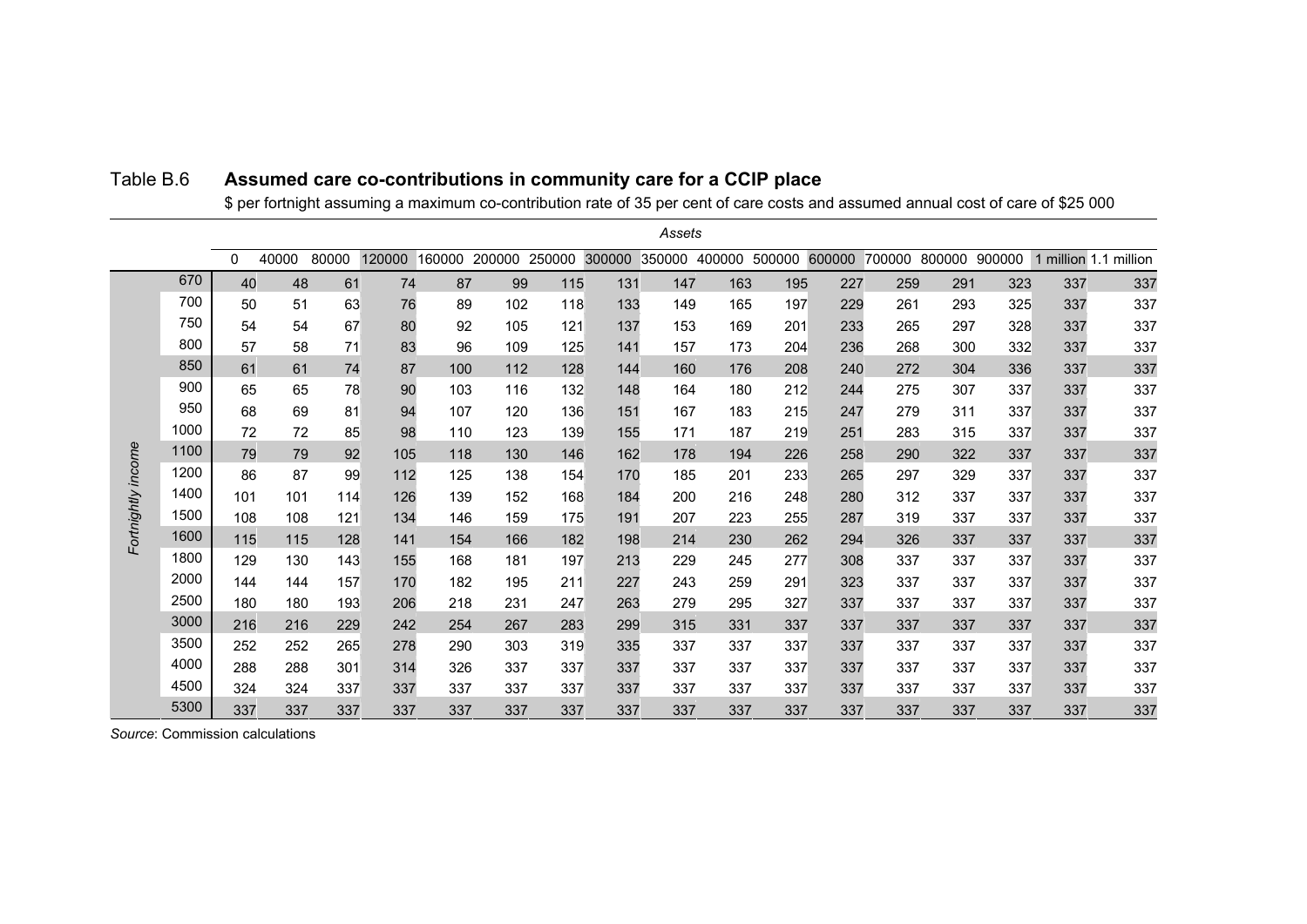|                    |      |          |       |       |        |        |               |     |        | Assets        |     |        |        |        |        |        |     |                       |
|--------------------|------|----------|-------|-------|--------|--------|---------------|-----|--------|---------------|-----|--------|--------|--------|--------|--------|-----|-----------------------|
|                    |      | $\Omega$ | 40000 | 80000 | 120000 | 160000 | 200000 250000 |     | 300000 | 350000 400000 |     | 500000 | 600000 | 700000 | 800000 | 900000 |     | 1 million 1.1 million |
|                    | 670  | 40       | 85    | 108   | 130    | 152    | 175           | 203 | 231    | 259           | 287 | 343    | 399    | 423    | 423    | 423    | 423 | 423                   |
|                    | 700  | 88       | 89    | 111   | 134    | 156    | 179           | 207 | 235    | 263           | 291 | 347    | 403    | 423    | 423    | 423    | 423 | 423                   |
|                    | 750  | 95       | 95    | 118   | 140    | 163    | 185           | 213 | 241    | 269           | 297 | 353    | 410    | 423    | 423    | 423    | 423 | 423                   |
|                    | 800  | 101      | 102   | 124   | 147    | 169    | 191           | 219 | 248    | 276           | 304 | 360    | 416    | 423    | 423    | 423    | 423 | 423                   |
|                    | 850  | 107      | 108   | 130   | 153    | 175    | 198           | 226 | 254    | 282           | 310 | 366    | 422    | 423    | 423    | 423    | 423 | 423                   |
|                    | 900  | 114      | 114   | 137   | 159    | 182    | 204           | 232 | 260    | 288           | 316 | 372    | 423    | 423    | 423    | 423    | 423 | 423                   |
|                    | 950  | 120      | 121   | 143   | 166    | 188    | 210           | 238 | 267    | 295           | 323 | 379    | 423    | 423    | 423    | 423    | 423 | 423                   |
|                    | 1000 | 126      | 127   | 149   | 172    | 194    | 217           | 245 | 273    | 301           | 329 | 385    | 423    | 423    | 423    | 423    | 423 | 423                   |
| Fortnightly income | 1100 | 139      | 140   | 162   | 185    | 207    | 229           | 257 | 286    | 314           | 342 | 398    | 423    | 423    | 423    | 423    | 423 | 423                   |
|                    | 1200 | 152      | 152   | 175   | 197    | 220    | 242           | 270 | 298    | 326           | 354 | 410    | 423    | 423    | 423    | 423    | 423 | 423                   |
|                    | 1400 | 177      | 178   | 200   | 223    | 245    | 267           | 295 | 324    | 352           | 380 | 423    | 423    | 423    | 423    | 423    | 423 | 423                   |
|                    | 1500 | 190      | 190   | 213   | 235    | 258    | 280           | 308 | 336    | 364           | 392 | 423    | 423    | 423    | 423    | 423    | 423 | 423                   |
|                    | 1600 | 202      | 203   | 225   | 248    | 270    | 293           | 321 | 349    | 377           | 405 | 423    | 423    | 423    | 423    | 423    | 423 | 423                   |
|                    | 1800 | 228      | 228   | 251   | 273    | 296    | 318           | 346 | 374    | 402           | 423 | 423    | 423    | 423    | 423    | 423    | 423 | 423                   |
|                    | 2000 | 253      | 254   | 276   | 299    | 321    | 343           | 372 | 400    | 423           | 423 | 423    | 423    | 423    | 423    | 423    | 423 | 423                   |
|                    | 2500 | 316      | 317   | 339   | 362    | 384    | 407           | 423 | 423    | 423           | 423 | 423    | 423    | 423    | 423    | 423    | 423 | 423                   |
|                    | 3000 | 380      | 380   | 403   | 423    | 423    | 423           | 423 | 423    | 423           | 423 | 423    | 423    | 423    | 423    | 423    | 423 | 423                   |
|                    | 3500 | 423      | 423   | 423   | 423    | 423    | 423           | 423 | 423    | 423           | 423 | 423    | 423    | 423    | 423    | 423    | 423 | 423                   |
|                    | 4000 | 423      | 423   | 423   | 423    | 423    | 423           | 423 | 423    | 423           | 423 | 423    | 423    | 423    | 423    | 423    | 423 | 423                   |
|                    | 4500 | 423      | 423   | 423   | 423    | 423    | 423           | 423 | 423    | 423           | 423 | 423    | 423    | 423    | 423    | 423    | 423 | 423                   |
|                    | 5300 | 423      | 423   | 423   | 423    | 423    | 423           | 423 | 423    | 423           | 423 | 423    | 423    | 423    | 423    | 423    | 423 | 423                   |

#### Table B.7 **Assumed care co-contributions in community care for an EACH place**

\$ per fortnight assuming a maximum co-contribution rate of 25 per cent of care costs and assumed annual cost of care of \$43 983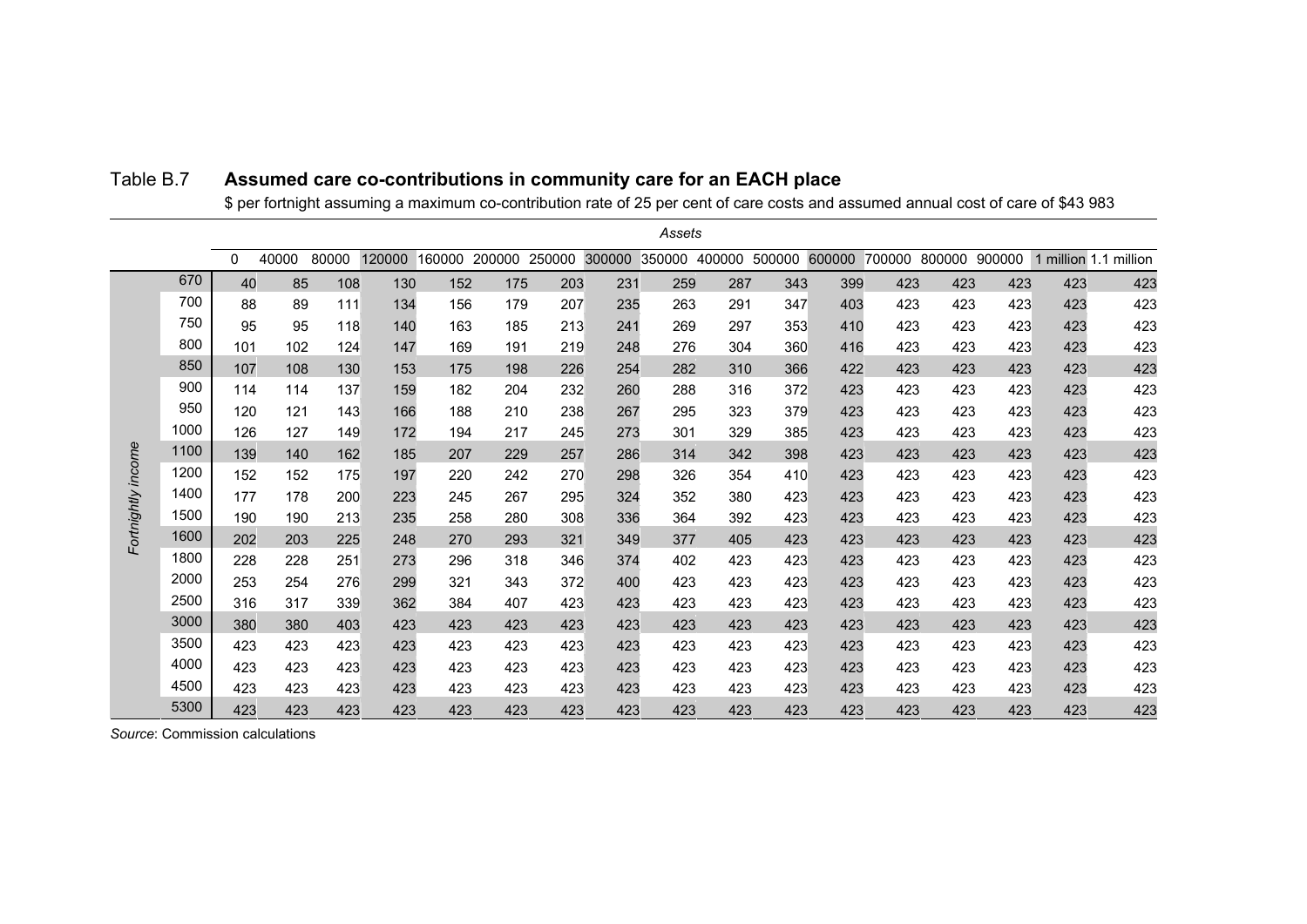|                    |      |          |       |       |        |     |                      |     |        | Assets |     |                      |        |        |               |     |     |                       |
|--------------------|------|----------|-------|-------|--------|-----|----------------------|-----|--------|--------|-----|----------------------|--------|--------|---------------|-----|-----|-----------------------|
|                    |      | $\Omega$ | 40000 | 80000 | 120000 |     | 160000 200000 250000 |     | 300000 |        |     | 350000 400000 500000 | 600000 | 700000 | 800000 900000 |     |     | 1 million 1.1 million |
|                    | 670  | 40       | 85    | 108   | 130    | 152 | 175                  | 203 | 231    | 259    | 287 | 343                  | 399    | 456    | 512           | 568 | 592 | 592                   |
|                    | 700  | 88       | 89    | 111   | 134    | 156 | 179                  | 207 | 235    | 263    | 291 | 347                  | 403    | 459    | 515           | 572 | 592 | 592                   |
|                    | 750  | 95       | 95    | 118   | 140    | 163 | 185                  | 213 | 241    | 269    | 297 | 353                  | 410    | 466    | 522           | 578 | 592 | 592                   |
|                    | 800  | 101      | 102   | 124   | 147    | 169 | 191                  | 219 | 248    | 276    | 304 | 360                  | 416    | 472    | 528           | 584 | 592 | 592                   |
|                    | 850  | 107      | 108   | 130   | 153    | 175 | 198                  | 226 | 254    | 282    | 310 | 366                  | 422    | 478    | 534           | 591 | 592 | 592                   |
|                    | 900  | 114      | 114   | 137   | 159    | 182 | 204                  | 232 | 260    | 288    | 316 | 372                  | 429    | 485    | 541           | 592 | 592 | 592                   |
|                    | 950  | 120      | 121   | 143   | 166    | 188 | 210                  | 238 | 267    | 295    | 323 | 379                  | 435    | 491    | 547           | 592 | 592 | 592                   |
|                    | 1000 | 126      | 127   | 149   | 172    | 194 | 217                  | 245 | 273    | 301    | 329 | 385                  | 441    | 497    | 553           | 592 | 592 | 592                   |
|                    | 1100 | 139      | 140   | 162   | 185    | 207 | 229                  | 257 | 286    | 314    | 342 | 398                  | 454    | 510    | 566           | 592 | 592 | 592                   |
|                    | 1200 | 152      | 152   | 175   | 197    | 220 | 242                  | 270 | 298    | 326    | 354 | 410                  | 467    | 523    | 579           | 592 | 592 | 592                   |
|                    | 1400 | 177      | 178   | 200   | 223    | 245 | 267                  | 295 | 324    | 352    | 380 | 436                  | 492    | 548    | 592           | 592 | 592 | 592                   |
|                    | 1500 | 190      | 190   | 213   | 235    | 258 | 280                  | 308 | 336    | 364    | 392 | 448                  | 505    | 561    | 592           | 592 | 592 | 592                   |
| Fortnightly income | 1600 | 202      | 203   | 225   | 248    | 270 | 293                  | 321 | 349    | 377    | 405 | 461                  | 517    | 573    | 592           | 592 | 592 | 592                   |
|                    | 1800 | 228      | 228   | 251   | 273    | 296 | 318                  | 346 | 374    | 402    | 430 | 486                  | 543    | 592    | 592           | 592 | 592 | 592                   |
|                    | 2000 | 253      | 254   | 276   | 299    | 321 | 343                  | 372 | 400    | 428    | 456 | 512                  | 568    | 592    | 592           | 592 | 592 | 592                   |
|                    | 2500 | 316      | 317   | 339   | 362    | 384 | 407                  | 435 | 463    | 491    | 519 | 575                  | 592    | 592    | 592           | 592 | 592 | 592                   |
|                    | 3000 | 380      | 380   | 403   | 425    | 448 | 470                  | 498 | 526    | 554    | 582 | 592                  | 592    | 592    | 592           | 592 | 592 | 592                   |
|                    | 3500 | 443      | 444   | 466   | 489    | 511 | 534                  | 562 | 590    | 592    | 592 | 592                  | 592    | 592    | 592           | 592 | 592 | 592                   |
|                    | 4000 | 507      | 507   | 530   | 552    | 574 | 592                  | 592 | 592    | 592    | 592 | 592                  | 592    | 592    | 592           | 592 | 592 | 592                   |
|                    | 4500 | 570      | 570   | 592   | 592    | 592 | 592                  | 592 | 592    | 592    | 592 | 592                  | 592    | 592    | 592           | 592 | 592 | 592                   |
|                    | 5300 | 592      | 592   | 592   | 592    | 592 | 592                  | 592 | 592    | 592    | 592 | 592                  | 592    | 592    | 592           | 592 | 592 | 592                   |

#### Table B.8 **Assumed care co-contributions in community care for an EACH place**

\$ per fortnight assuming a maximum co-contribution rate of 35 per cent of care costs and assumed annual cost of care of \$43 983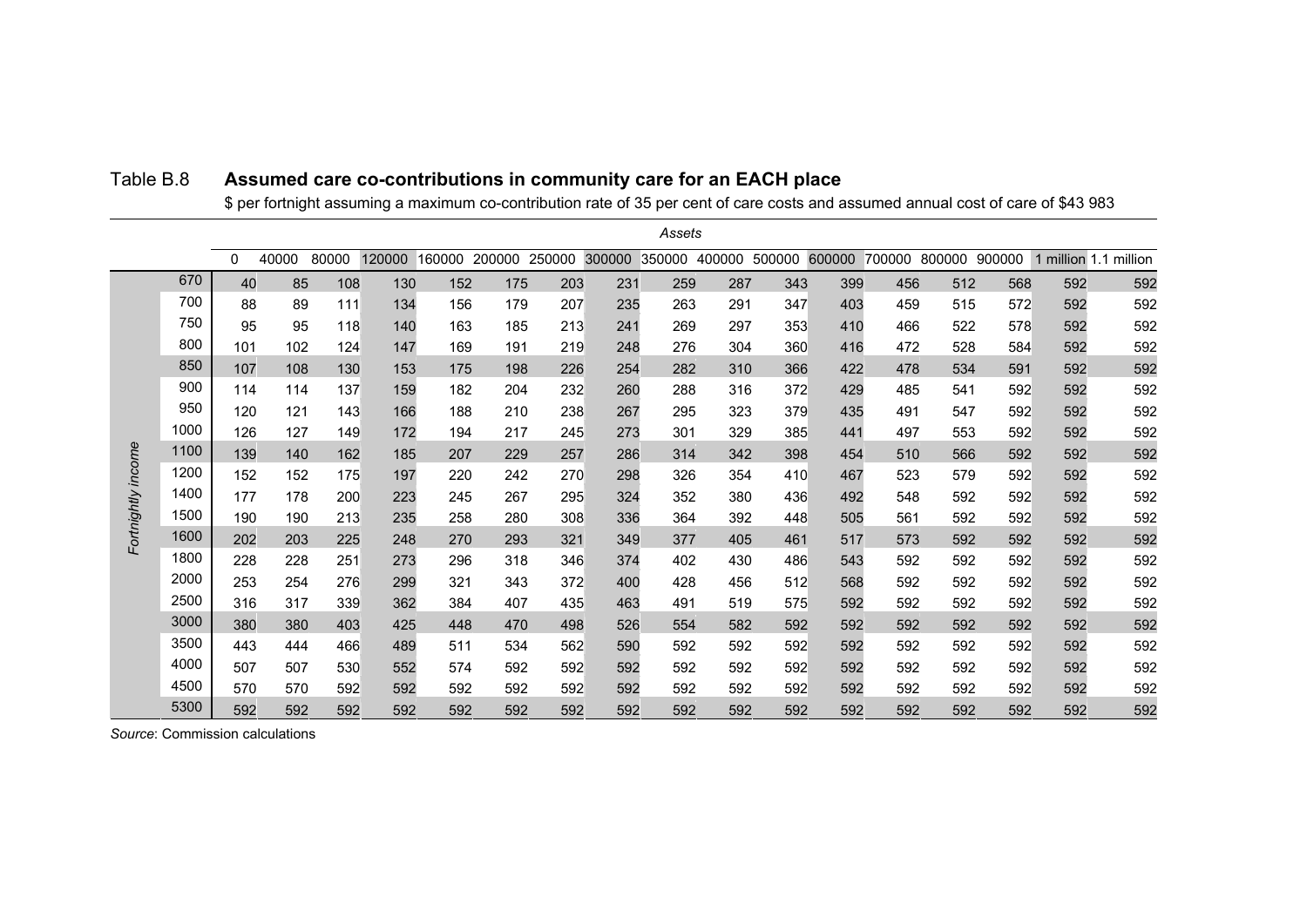|                    |      |          |       |       |        |        |        |        |        | Assets |        |        |        |        |        |        |     |                       |
|--------------------|------|----------|-------|-------|--------|--------|--------|--------|--------|--------|--------|--------|--------|--------|--------|--------|-----|-----------------------|
|                    |      | $\Omega$ | 40000 | 80000 | 120000 | 160000 | 200000 | 250000 | 300000 | 350000 | 400000 | 500000 | 600000 | 700000 | 800000 | 900000 |     | 1 million 1.1 million |
|                    | 670  | 40       | 94    | 119   | 143    | 168    | 193    | 224    | 255    | 286    | 317    | 379    | 440    | 466    | 466    | 466    | 466 | 466                   |
|                    | 700  | 97       | 98    | 123   | 148    | 172    | 197    | 228    | 259    | 290    | 321    | 383    | 445    | 466    | 466    | 466    | 466 | 466                   |
|                    | 750  | 104      | 105   | 130   | 155    | 179    | 204    | 235    | 266    | 297    | 328    | 390    | 452    | 466    | 466    | 466    | 466 | 466                   |
|                    | 800  | 111      | 112   | 137   | 162    | 186    | 211    | 242    | 273    | 304    | 335    | 397    | 459    | 466    | 466    | 466    | 466 | 466                   |
|                    | 850  | 118      | 119   | 144   | 169    | 193    | 218    | 249    | 280    | 311    | 342    | 404    | 466    | 466    | 466    | 466    | 466 | 466                   |
|                    | 900  | 125      | 126   | 151   | 176    | 200    | 225    | 256    | 287    | 318    | 349    | 411    | 466    | 466    | 466    | 466    | 466 | 466                   |
|                    | 950  | 132      | 133   | 158   | 183    | 207    | 232    | 263    | 294    | 325    | 356    | 418    | 466    | 466    | 466    | 466    | 466 | 466                   |
|                    | 1000 | 139      | 140   | 165   | 190    | 214    | 239    | 270    | 301    | 332    | 363    | 425    | 466    | 466    | 466    | 466    | 466 | 466                   |
| Fortnightly income | 1100 | 153      | 154   | 179   | 203    | 228    | 253    | 284    | 315    | 346    | 377    | 439    | 466    | 466    | 466    | 466    | 466 | 466                   |
|                    | 1200 | 167      | 168   | 193   | 217    | 242    | 267    | 298    | 329    | 360    | 391    | 453    | 466    | 466    | 466    | 466    | 466 | 466                   |
|                    | 1400 | 195      | 196   | 221   | 245    | 270    | 295    | 326    | 357    | 388    | 419    | 466    | 466    | 466    | 466    | 466    | 466 | 466                   |
|                    | 1500 | 209      | 210   | 235   | 259    | 284    | 309    | 340    | 371    | 402    | 433    | 466    | 466    | 466    | 466    | 466    | 466 | 466                   |
|                    | 1600 | 223      | 224   | 249   | 273    | 298    | 323    | 354    | 385    | 416    | 447    | 466    | 466    | 466    | 466    | 466    | 466 | 466                   |
|                    | 1800 | 251      | 252   | 277   | 301    | 326    | 351    | 382    | 413    | 444    | 466    | 466    | 466    | 466    | 466    | 466    | 466 | 466                   |
|                    | 2000 | 279      | 280   | 304   | 329    | 354    | 379    | 410    | 441    | 466    | 466    | 466    | 466    | 466    | 466    | 466    | 466 | 466                   |
|                    | 2500 | 349      | 350   | 374   | 399    | 424    | 449    | 466    | 466    | 466    | 466    | 466    | 466    | 466    | 466    | 466    | 466 | 466                   |
|                    | 3000 | 419      | 419   | 444   | 466    | 466    | 466    | 466    | 466    | 466    | 466    | 466    | 466    | 466    | 466    | 466    | 466 | 466                   |
|                    | 3500 | 466      | 466   | 466   | 466    | 466    | 466    | 466    | 466    | 466    | 466    | 466    | 466    | 466    | 466    | 466    | 466 | 466                   |
|                    | 4000 | 466      | 466   | 466   | 466    | 466    | 466    | 466    | 466    | 466    | 466    | 466    | 466    | 466    | 466    | 466    | 466 | 466                   |
|                    | 4500 | 466      | 466   | 466   | 466    | 466    | 466    | 466    | 466    | 466    | 466    | 466    | 466    | 466    | 466    | 466    | 466 | 466                   |
|                    | 5300 | 466      | 466   | 466   | 466    | 466    | 466    | 466    | 466    | 466    | 466    | 466    | 466    | 466    | 466    | 466    | 466 | 466                   |

#### Table B.9 **Assumed care co-contributions in community care for an EACH-D place**

\$ per fortnight assuming a maximum co-contribution rate of 25 per cent of care costs and assumed annual cost of care of \$48 505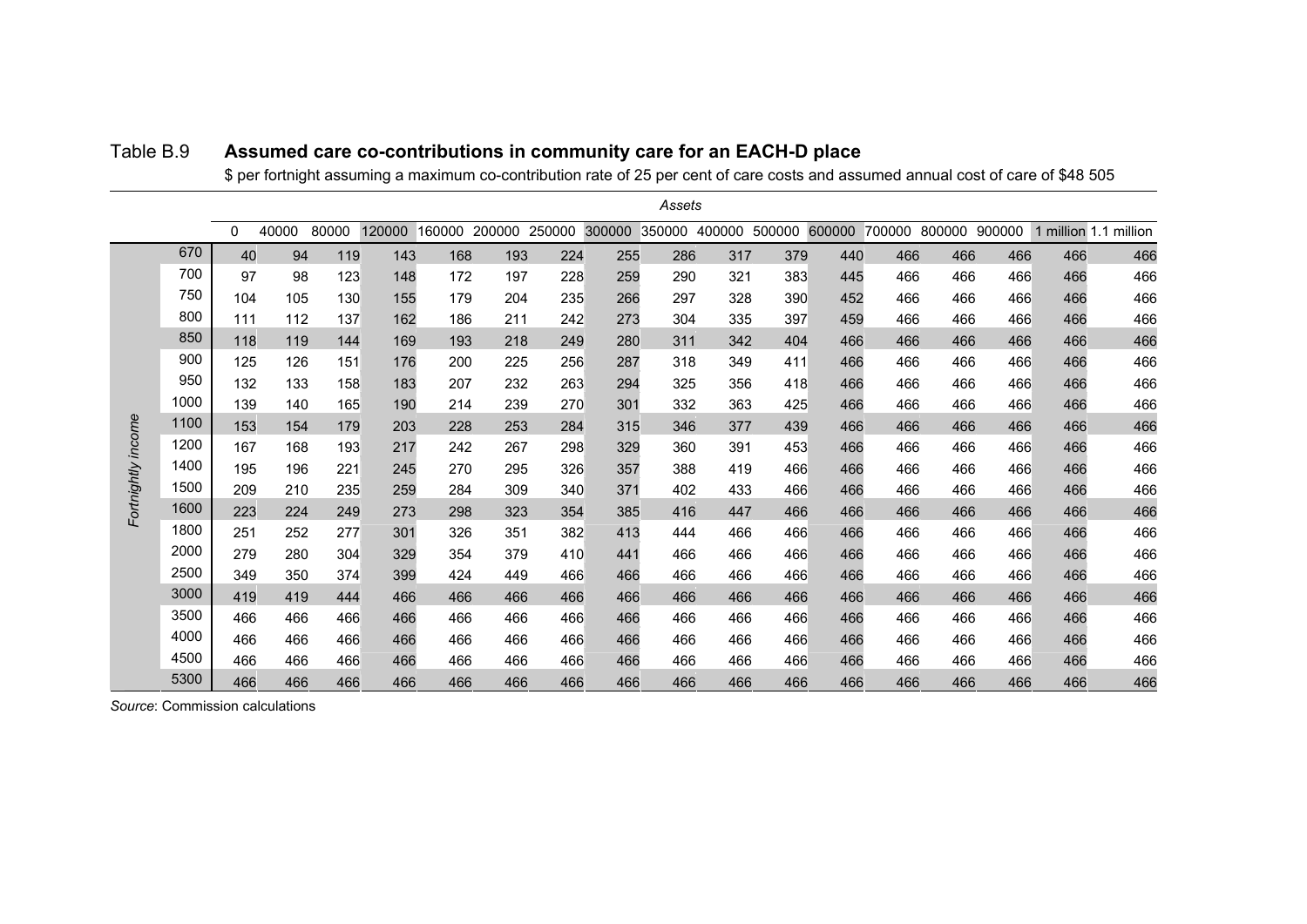|                    |      |          |       |       |        |        |        |        |        | Assets |        |        |        |        |        |        |     |                       |
|--------------------|------|----------|-------|-------|--------|--------|--------|--------|--------|--------|--------|--------|--------|--------|--------|--------|-----|-----------------------|
|                    |      | $\Omega$ | 40000 | 80000 | 120000 | 160000 | 200000 | 250000 | 300000 | 350000 | 400000 | 500000 | 600000 | 700000 | 800000 | 900000 |     | 1 million 1.1 million |
|                    | 670  | 40       | 94    | 119   | 143    | 168    | 193    | 224    | 255    | 286    | 317    | 379    | 440    | 502    | 564    | 626    | 653 | 653                   |
|                    | 700  | 97       | 98    | 123   | 148    | 172    | 197    | 228    | 259    | 290    | 321    | 383    | 445    | 507    | 568    | 630    | 653 | 653                   |
|                    | 750  | 104      | 105   | 130   | 155    | 179    | 204    | 235    | 266    | 297    | 328    | 390    | 452    | 514    | 575    | 637    | 653 | 653                   |
|                    | 800  | 111      | 112   | 137   | 162    | 186    | 211    | 242    | 273    | 304    | 335    | 397    | 459    | 521    | 582    | 644    | 653 | 653                   |
|                    | 850  | 118      | 119   | 144   | 169    | 193    | 218    | 249    | 280    | 311    | 342    | 404    | 466    | 528    | 589    | 651    | 653 | 653                   |
|                    | 900  | 125      | 126   | 151   | 176    | 200    | 225    | 256    | 287    | 318    | 349    | 411    | 473    | 535    | 596    | 653    | 653 | 653                   |
|                    | 950  | 132      | 133   | 158   | 183    | 207    | 232    | 263    | 294    | 325    | 356    | 418    | 480    | 542    | 603    | 653    | 653 | 653                   |
|                    | 1000 | 139      | 140   | 165   | 190    | 214    | 239    | 270    | 301    | 332    | 363    | 425    | 487    | 548    | 610    | 653    | 653 | 653                   |
| Fortnightly income | 1100 | 153      | 154   | 179   | 203    | 228    | 253    | 284    | 315    | 346    | 377    | 439    | 501    | 562    | 624    | 653    | 653 | 653                   |
|                    | 1200 | 167      | 168   | 193   | 217    | 242    | 267    | 298    | 329    | 360    | 391    | 453    | 515    | 576    | 638    | 653    | 653 | 653                   |
|                    | 1400 | 195      | 196   | 221   | 245    | 270    | 295    | 326    | 357    | 388    | 419    | 481    | 542    | 604    | 653    | 653    | 653 | 653                   |
|                    | 1500 | 209      | 210   | 235   | 259    | 284    | 309    | 340    | 371    | 402    | 433    | 495    | 556    | 618    | 653    | 653    | 653 | 653                   |
|                    | 1600 | 223      | 224   | 249   | 273    | 298    | 323    | 354    | 385    | 416    | 447    | 509    | 570    | 632    | 653    | 653    | 653 | 653                   |
|                    | 1800 | 251      | 252   | 277   | 301    | 326    | 351    | 382    | 413    | 444    | 475    | 536    | 598    | 653    | 653    | 653    | 653 | 653                   |
|                    | 2000 | 279      | 280   | 304   | 329    | 354    | 379    | 410    | 441    | 472    | 503    | 564    | 626    | 653    | 653    | 653    | 653 | 653                   |
|                    | 2500 | 349      | 350   | 374   | 399    | 424    | 449    | 480    | 511    | 541    | 572    | 634    | 653    | 653    | 653    | 653    | 653 | 653                   |
|                    | 3000 | 419      | 419   | 444   | 469    | 494    | 518    | 549    | 580    | 611    | 642    | 653    | 653    | 653    | 653    | 653    | 653 | 653                   |
|                    | 3500 | 489      | 489   | 514   | 539    | 564    | 588    | 619    | 650    | 653    | 653    | 653    | 653    | 653    | 653    | 653    | 653 | 653                   |
|                    | 4000 | 559      | 559   | 584   | 609    | 633    | 653    | 653    | 653    | 653    | 653    | 653    | 653    | 653    | 653    | 653    | 653 | 653                   |
|                    | 4500 | 628      | 629   | 653   | 653    | 653    | 653    | 653    | 653    | 653    | 653    | 653    | 653    | 653    | 653    | 653    | 653 | 653                   |
|                    | 5300 | 653      | 653   | 653   | 653    | 653    | 653    | 653    | 653    | 653    | 653    | 653    | 653    | 653    | 653    | 653    | 653 | 653                   |

#### Table B.10 **Assumed care co-contributions in community care for an EACH-D**

\$ per fortnight assuming a maximum co-contribution rate of 35 per cent of care costs and assumed annual cost of care of \$48 505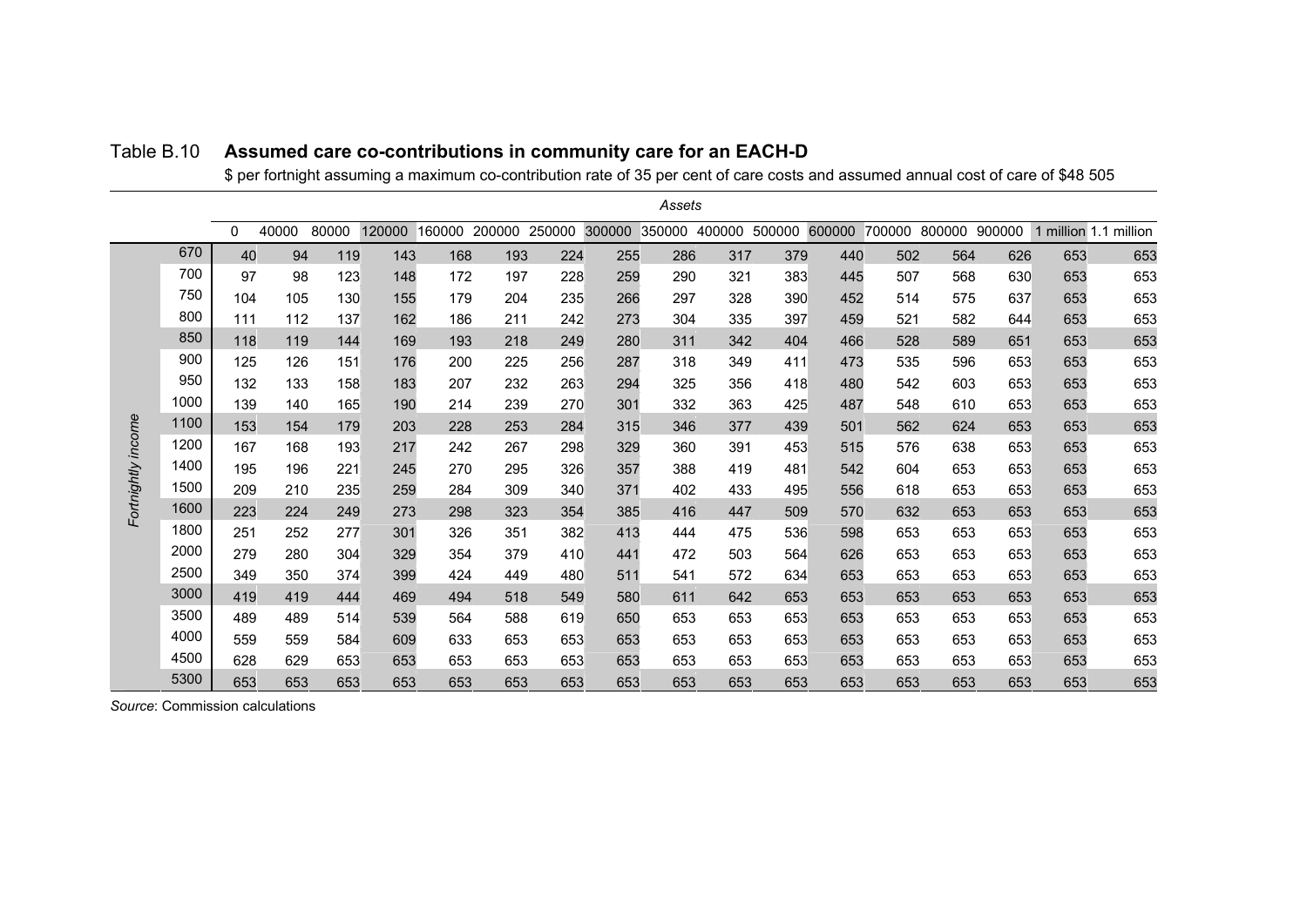#### **Possible co-contributions in residential care**

There are three components of cost relating to residential care:

- a basic contribution to everyday living expenses, which is assumed to be paid by everyone in residential care — it is based on 84 per cent of the single full rate Age Pension and would amount to \$553.05 per fortnight for everyone
- the cost of care provided
- accommodation costs.

For residential care, the annual cost of the care component was assumed to be \$35,000. The best guide to the current cost of care in residential settings can be obtained by using the Aged Care Funding Instrument (ACFI). Under that instrument, residents are categorised into one of 65 price points. On an annual basis, these prices will range from \$0 to just under \$64 000 when the transition to the ACFI system is completed in September 2011.

Figure B.1 indicates the distribution of these annualised ACFI prices using the ACFI classification of permanent residents as at 30 June 2009. Using this approach, the median annual care cost was just over \$35 000.

## Figure B.1 **Cost of care in residential settings**



Distribution of annualised 2010-11 ACFI prices

**a** Based on ACFI classifications as at 30 June 2009 and ACFI prices prevailing in 2010-11 assuming no cap on prices. The existing cap is due to be removed in July 2011. *Data source*: DoHA (2009g).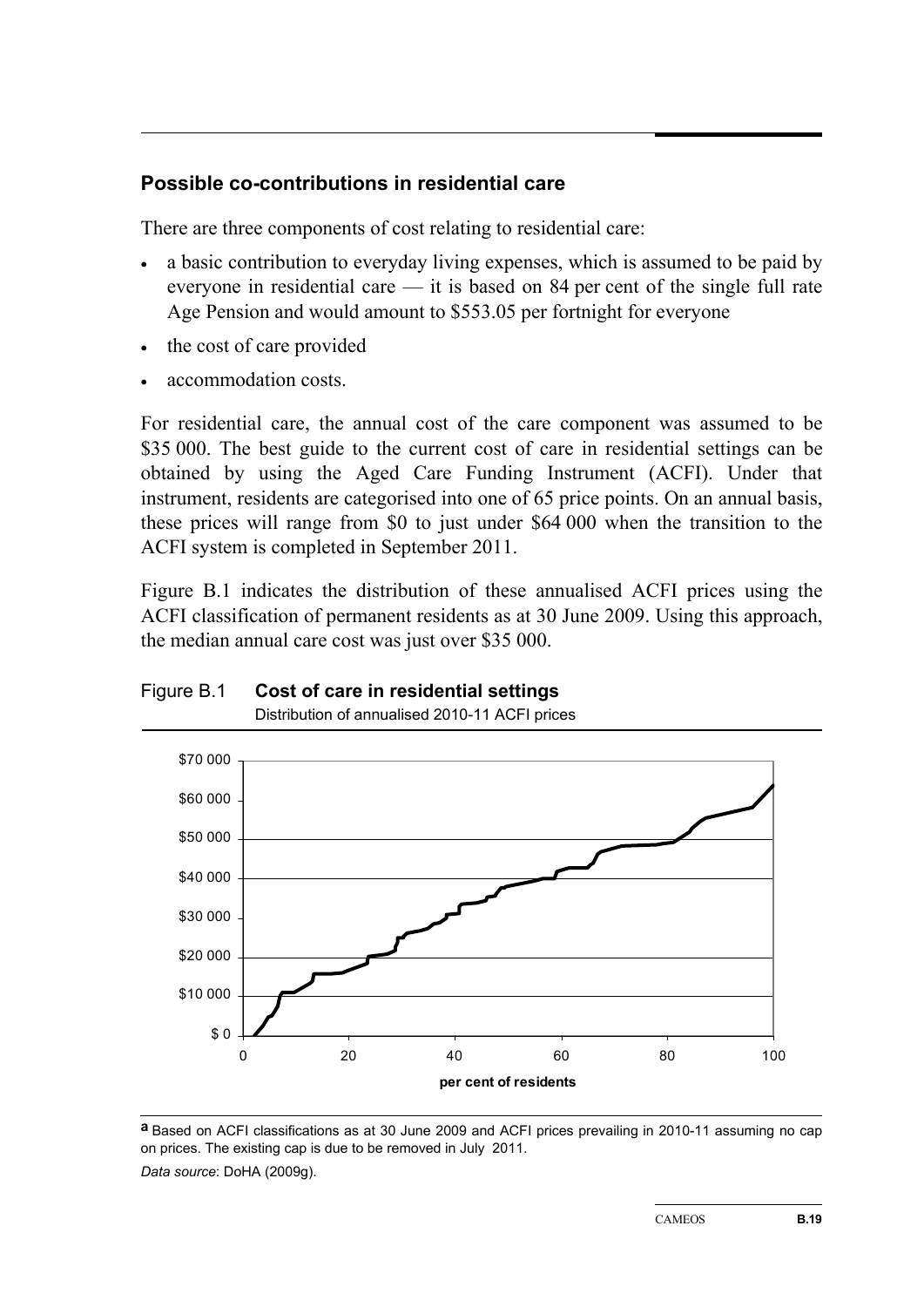#### *Accommodation costs*

Under the proposals for residential care, people would have a choice in how they pay for the accommodation component of their aged care services — by a periodic accommodation charge, a bond or a combination of the two. While these options are available at present, it is expected that more people will choose to pay for their accommodation through an accommodation charge (rather than a bond) under the proposed reforms than do so under current arrangements. As such, where combined costs are provided for the residential care cameos, it has generally been assumed that all people will choose to pay an accommodation charge.

#### *Residential care cameo 1*

For the single full age pensioner who does not own a home (with income \$670.40 per fortnight and no assets) their care co-contribution (table B.11 for a maximum 25 per cent co-contribution or B.12 for a maximum co-contribution of 35 per cent) would be zero and their accommodation co-contribution as a supported resident (table B.1) would also be zero. As such, this person would only pay the charge for their everyday living expenses (currently \$553.05 per fortnight).

#### *Residential care cameo 2*

For the second cameo, it is assumed that a person has a fortnightly income of \$1000 and the assets that are counted towards the care co-contribution are \$250 000 (half the value of the couple's home). If it is assumed that they have no other assets (such as investments, superannuation etc), then given their asset level, they would not be eligible for a supported resident subsidy. Accordingly, their accommodation cost would be \$700 per fortnight (assuming an accommodation charge of \$50 per day). Alternatively, they could be asked for an accommodation bond of up to \$211 000 and not pay an accommodation charge.

If they choose to pay an accommodation bond, the amount of the bond will still be considered an asset for determining their care co-contributions.

Assuming that the annual cost of the residential care component was \$35 000, then their fortnightly co-contribution to care would be \$128 per fortnight under both a 25 and 35 per cent maximum care co-contribution (from tables B. 11 and B. 12 respectively).

They would also be expected to pay the charge for everyday living expenses of \$553.05 per fortnight.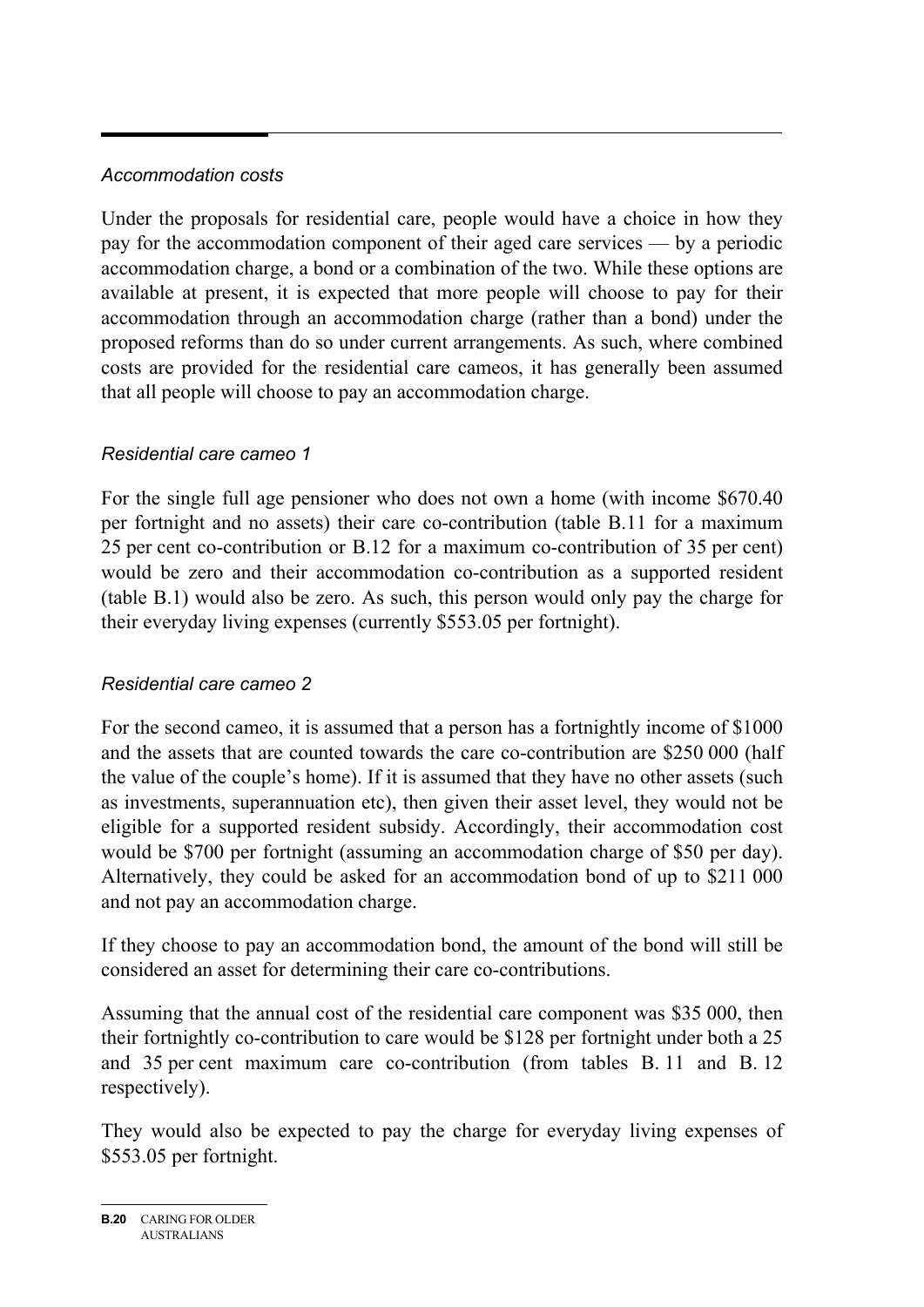Their total co-contributions for all components of their residential aged care would be \$681.52 per fortnight plus the payment of a once off bond of up to \$211 000 or \$1381.52 per fortnight if paying by periodic accommodation charge.

#### *Residential care cameo 3*

For the third cameo — a self funded retiree is assumed to have income of \$1500 a fortnight and a home valued at \$500 000 (half of the value of the home owned by the couple \$1 000 000) — the assumed care co-contribution is \$290 per fortnight the same in tables B.11 and B.12. Everyday living expenses would continue to be \$553.05 per fortnight and the accommodation cost (at \$50 per day) would be \$700 per fortnight. The total fortnightly contribution to residential care costs would be \$1430.97.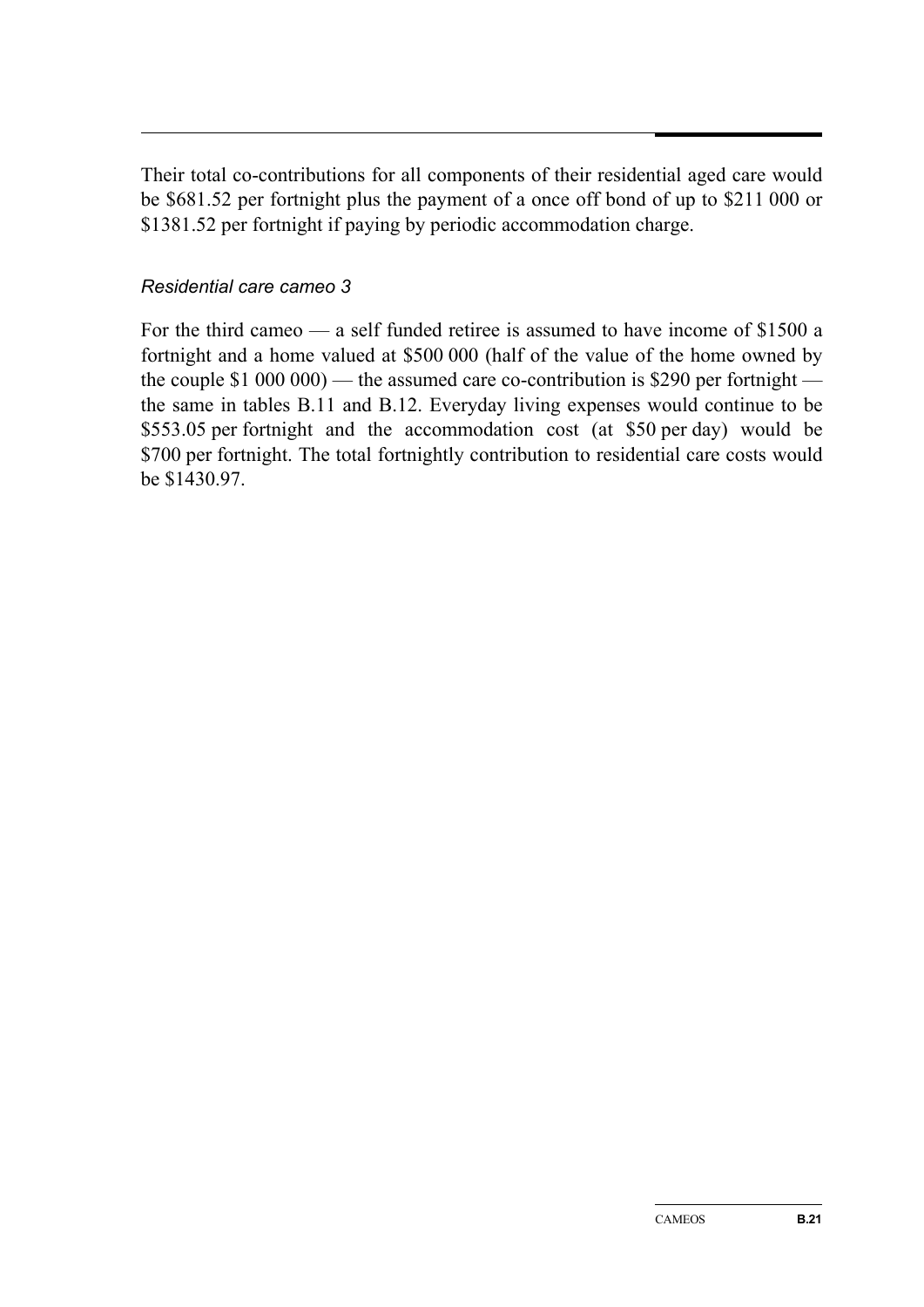|                    |      |          |                          |       |        |        |        |        |        | Assets        |     |        |        |        |        |        |     |                       |
|--------------------|------|----------|--------------------------|-------|--------|--------|--------|--------|--------|---------------|-----|--------|--------|--------|--------|--------|-----|-----------------------|
|                    |      | $\Omega$ | 40000                    | 80000 | 120000 | 160000 | 200000 | 250000 | 300000 | 350000 400000 |     | 500000 | 600000 | 700000 | 800000 | 900000 |     | 1 million 1.1 million |
|                    | 670  |          | $\Omega$<br>$\mathbf{0}$ | 18    | 36     | 54     | 72     | 94     | 117    | 139           | 161 | 206    | 251    | 295    | 337    | 337    | 337 | 337                   |
|                    | 700  |          | 3<br>3                   | 21    | 39     | 57     | 75     | 97     | 120    | 142           | 164 | 209    | 254    | 298    | 337    | 337    | 337 | 337                   |
|                    | 750  |          | 8<br>9                   | 26    | 44     | 62     | 80     | 102    | 125    | 147           | 169 | 214    | 259    | 303    | 337    | 337    | 337 | 337                   |
|                    | 800  | 13       | 14                       | 31    | 49     | 67     | 85     | 107    | 130    | 152           | 174 | 219    | 264    | 308    | 337    | 337    | 337 | 337                   |
|                    | 850  | 18       | 19                       | 36    | 54     | 72     | 90     | 112    | 135    | 157           | 179 | 224    | 269    | 313    | 337    | 337    | 337 | 337                   |
|                    | 900  | 23       | 24                       | 41    | 59     | 77     | 95     | 117    | 140    | 162           | 184 | 229    | 274    | 318    | 337    | 337    | 337 | 337                   |
|                    | 950  | 28       | 29                       | 47    | 64     | 82     | 100    | 122    | 145    | 167           | 189 | 234    | 279    | 323    | 337    | 337    | 337 | 337                   |
|                    | 1000 | 33       | 34                       | 52    | 69     | 87     | 105    | 128    | 150    | 172           | 194 | 239    | 284    | 328    | 337    | 337    | 337 | 337                   |
|                    | 1100 | 43       | 44                       | 62    | 80     | 97     | 115    | 138    | 160    | 182           | 205 | 249    | 294    | 337    | 337    | 337    | 337 | 337                   |
| Fortnightly income | 1200 | 53       | 54                       | 72    | 90     | 107    | 125    | 148    | 170    | 192           | 215 | 259    | 304    | 337    | 337    | 337    | 337 | 337                   |
|                    | 1400 | 74       | 74                       | 92    | 110    | 128    | 146    | 168    | 190    | 212           | 235 | 279    | 324    | 337    | 337    | 337    | 337 | 337                   |
|                    | 1500 | 84       | 84                       | 102   | 120    | 138    | 156    | 178    | 200    | 223           | 245 | 290    | 334    | 337    | 337    | 337    | 337 | 337                   |
|                    | 1600 | 94       | 94                       | 112   | 130    | 148    | 166    | 188    | 210    | 233           | 255 | 300    | 337    | 337    | 337    | 337    | 337 | 337                   |
|                    | 1800 | 114      | 114                      | 132   | 150    | 168    | 186    | 208    | 230    | 253           | 275 | 320    | 337    | 337    | 337    | 337    | 337 | 337                   |
|                    | 2000 | 134      | 135                      | 152   | 170    | 188    | 206    | 228    | 251    | 273           | 295 | 337    | 337    | 337    | 337    | 337    | 337 | 337                   |
|                    | 2500 | 185      | 185                      | 203   | 221    | 239    | 256    | 279    | 301    | 323           | 337 | 337    | 337    | 337    | 337    | 337    | 337 | 337                   |
|                    | 3000 | 235      | 235                      | 253   | 271    | 289    | 307    | 329    | 337    | 337           | 337 | 337    | 337    | 337    | 337    | 337    | 337 | 337                   |
|                    | 3500 | 285      | 286                      | 304   | 322    | 337    | 337    | 337    | 337    | 337           | 337 | 337    | 337    | 337    | 337    | 337    | 337 | 337                   |
|                    | 4000 | 336      | 336                      | 337   | 337    | 337    | 337    | 337    | 337    | 337           | 337 | 337    | 337    | 337    | 337    | 337    | 337 | 337                   |
|                    | 4500 | 337      | 337                      | 337   | 337    | 337    | 337    | 337    | 337    | 337           | 337 | 337    | 337    | 337    | 337    | 337    | 337 | 337                   |
|                    | 5300 | 337      | 337                      | 337   | 337    | 337    | 337    | 337    | 337    | 337           | 337 | 337    | 337    | 337    | 337    | 337    | 337 | 337                   |

#### Table B.11 **Assumed care co-contributions in residential care**<sup>a</sup>

\$ per fortnight assuming a maximum co-contribution rate of 25 per cent of care costs and assumed annual cost of care of \$35 000

a The indicated co-contributions are only for the care component of residential services and do not include contributions for everyday living costs or accommodation.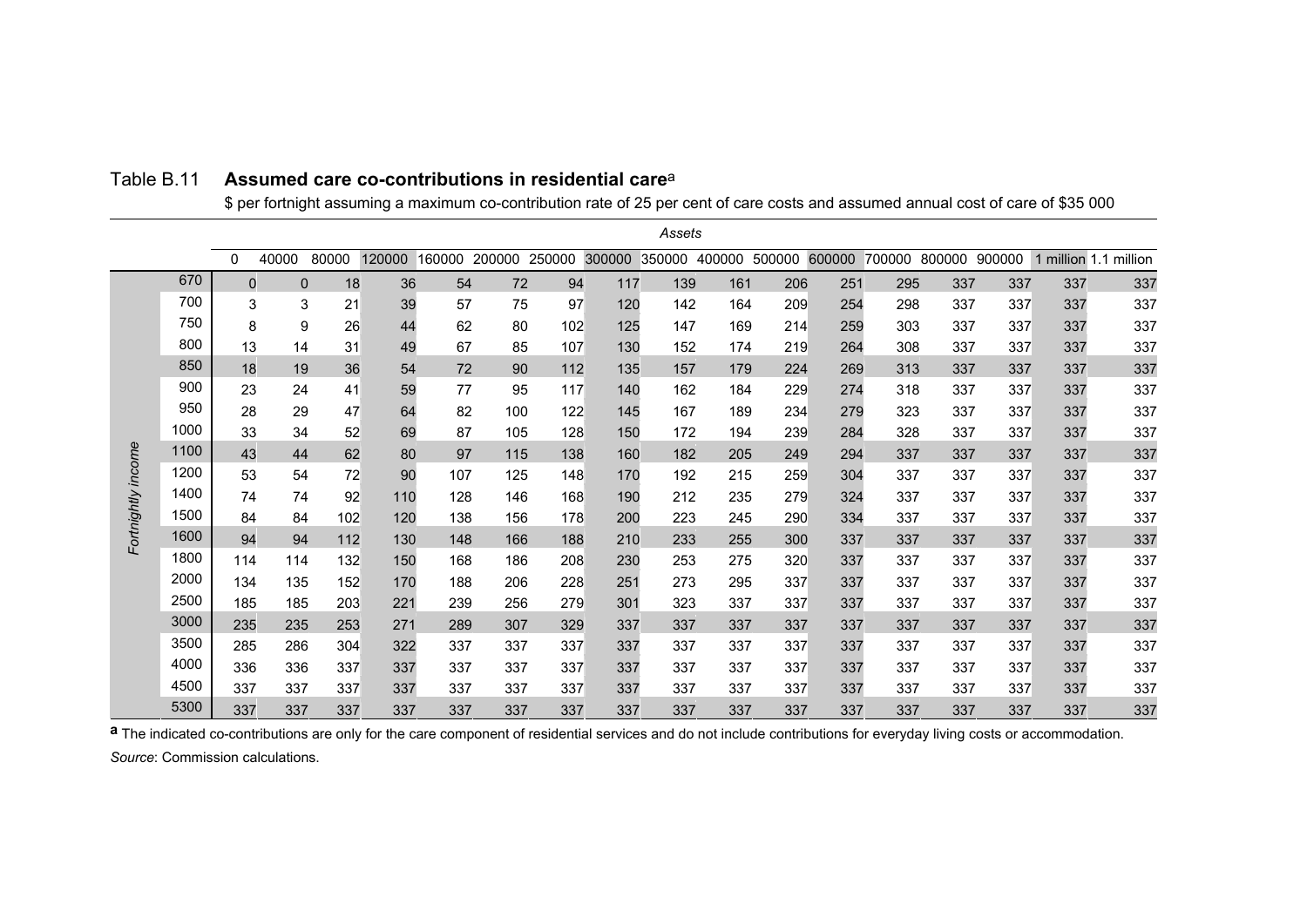|                    |      |             |              |       |        |        |        |        |        | Assets |        |        |        |        |        |        |     |                       |
|--------------------|------|-------------|--------------|-------|--------|--------|--------|--------|--------|--------|--------|--------|--------|--------|--------|--------|-----|-----------------------|
|                    |      | 0           | 40000        | 80000 | 120000 | 160000 | 200000 | 250000 | 300000 | 350000 | 400000 | 500000 | 600000 | 700000 | 800000 | 900000 |     | 1 million 1.1 million |
|                    | 670  | $\mathbf 0$ | $\mathbf{0}$ | 18    | 36     | 54     | 72     | 94     | 117    | 139    | 161    | 206    | 251    | 295    | 340    | 385    | 429 | 471                   |
|                    | 700  | 3           | 3            | 21    | 39     | 57     | 75     | 97     | 120    | 142    | 164    | 209    | 254    | 298    | 343    | 388    | 432 | 471                   |
|                    | 750  | 8           | 9            | 26    | 44     | 62     | 80     | 102    | 125    | 147    | 169    | 214    | 259    | 303    | 348    | 393    | 437 | 471                   |
|                    | 800  | 13          | 14           | 31    | 49     | 67     | 85     | 107    | 130    | 152    | 174    | 219    | 264    | 308    | 353    | 398    | 442 | 471                   |
|                    | 850  | 18          | 19           | 36    | 54     | 72     | 90     | 112    | 135    | 157    | 179    | 224    | 269    | 313    | 358    | 403    | 447 | 471                   |
|                    | 900  | 23          | 24           | 41    | 59     | 77     | 95     | 117    | 140    | 162    | 184    | 229    | 274    | 318    | 363    | 408    | 452 | 471                   |
|                    | 950  | 28          | 29           | 47    | 64     | 82     | 100    | 122    | 145    | 167    | 189    | 234    | 279    | 323    | 368    | 413    | 457 | 471                   |
|                    | 1000 | 33          | 34           | 52    | 69     | 87     | 105    | 128    | 150    | 172    | 194    | 239    | 284    | 328    | 373    | 418    | 462 | 471                   |
| Fortnightly income | 1100 | 43          | 44           | 62    | 80     | 97     | 115    | 138    | 160    | 182    | 205    | 249    | 294    | 339    | 383    | 428    | 471 | 471                   |
|                    | 1200 | 53          | 54           | 72    | 90     | 107    | 125    | 148    | 170    | 192    | 215    | 259    | 304    | 349    | 393    | 438    | 471 | 471                   |
|                    | 1400 | 74          | 74           | 92    | 110    | 128    | 146    | 168    | 190    | 212    | 235    | 279    | 324    | 369    | 413    | 458    | 471 | 471                   |
|                    | 1500 | 84          | 84           | 102   | 120    | 138    | 156    | 178    | 200    | 223    | 245    | 290    | 334    | 379    | 424    | 468    | 471 | 471                   |
|                    | 1600 | 94          | 94           | 112   | 130    | 148    | 166    | 188    | 210    | 233    | 255    | 300    | 344    | 389    | 434    | 471    | 471 | 471                   |
|                    | 1800 | 114         | 114          | 132   | 150    | 168    | 186    | 208    | 230    | 253    | 275    | 320    | 364    | 409    | 454    | 471    | 471 | 471                   |
|                    | 2000 | 134         | 135          | 152   | 170    | 188    | 206    | 228    | 251    | 273    | 295    | 340    | 385    | 429    | 471    | 471    | 471 | 471                   |
|                    | 2500 | 185         | 185          | 203   | 221    | 239    | 256    | 279    | 301    | 323    | 346    | 390    | 435    | 471    | 471    | 471    | 471 | 471                   |
|                    | 3000 | 235         | 235          | 253   | 271    | 289    | 307    | 329    | 351    | 374    | 396    | 441    | 471    | 471    | 471    | 471    | 471 | 471                   |
|                    | 3500 | 285         | 286          | 304   | 322    | 339    | 357    | 380    | 402    | 424    | 447    | 471    | 471    | 471    | 471    | 471    | 471 | 471                   |
|                    | 4000 | 336         | 336          | 354   | 372    | 390    | 408    | 430    | 452    | 471    | 471    | 471    | 471    | 471    | 471    | 471    | 471 | 471                   |
|                    | 4500 | 386         | 387          | 404   | 422    | 440    | 458    | 471    | 471    | 471    | 471    | 471    | 471    | 471    | 471    | 471    | 471 | 471                   |
|                    | 5300 | 467         | 467          | 471   | 471    | 471    | 471    | 471    | 471    | 471    | 471    | 471    | 471    | 471    | 471    | 471    | 471 | 471                   |

#### Table B.12 **Assumed care co-contributions in residential care**<sup>a</sup>

\$ per fortnight assuming a maximum co-contribution rate of 35 per cent of care costs and assumed annual cost of care of \$35 000

a The indicated co-contributions are only for the care component of residential services and do not include contributions for everyday living costs or accommodation. *Source*: Commission calculations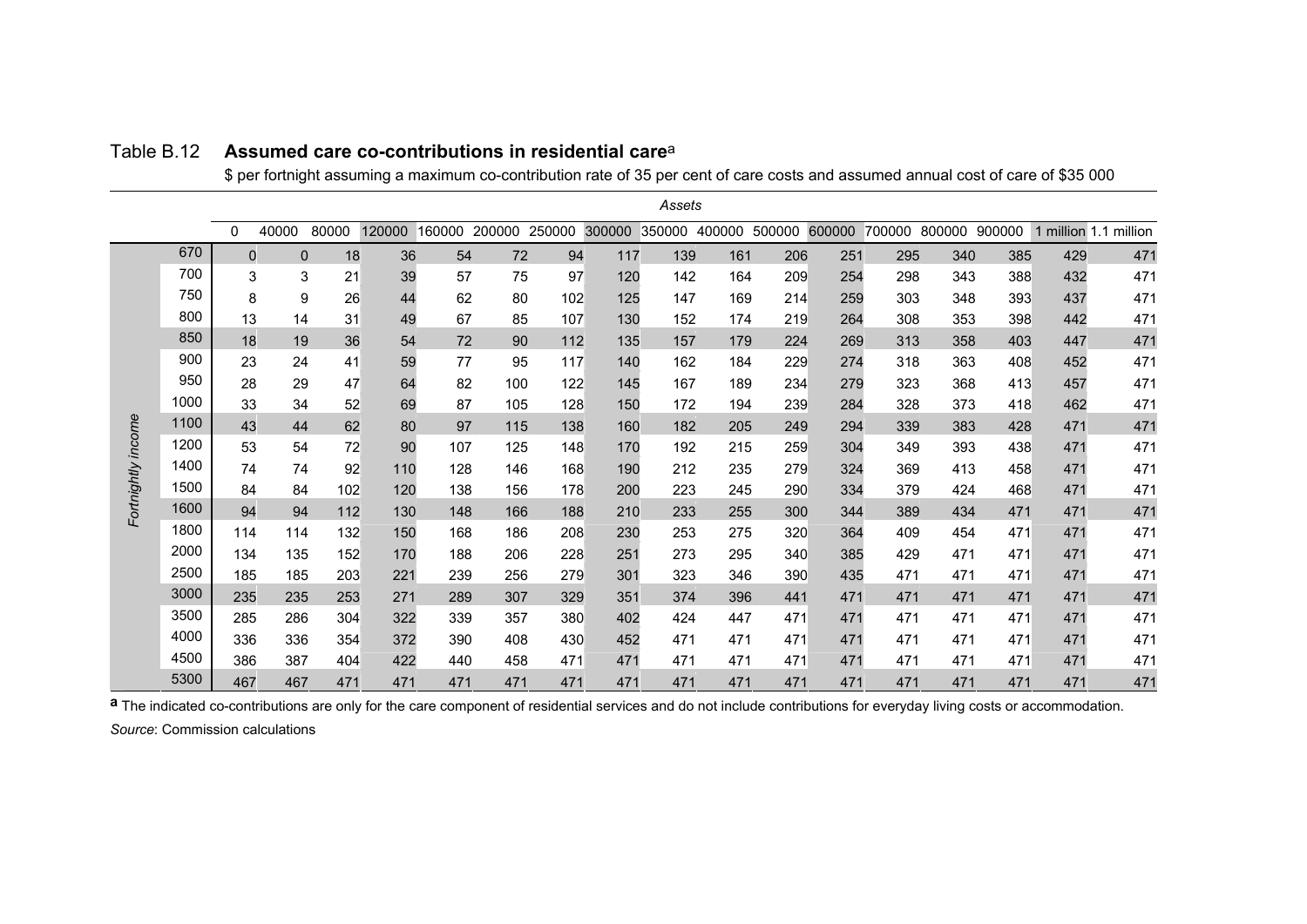# **B.5 How the means tests and safety net arrangements could interact**

The cameos presented in section B.4 provide an insight into how the means tests might operate at a point in time for care co-contributions and, for those in residential care, for the supported resident subsidy. However, they do not provide an indication of how the means test would operate over time and how the tests interact with the lifetime stop-loss arrangement. This section uses some of the cameos presented in B.4 to demonstrate these interactions.

In order to make these comparisons, some additional simplifying assumptions were made:

- it was assumed that the only assets a person owned was a share of the equity in their principal residence
- a person would draw down from their assets to pay for accommodation fees and for the additional component of care fees that arise from the care asset test, but pay all other fees from their income
- incomes, fees and initial asset values are assumed to remain at the same nominal value through the years of the analysis.

These cameos are presented for people receiving a single type of care for up to 10 years. To place these illustrative examples in context, historical data on the probable length of time spent on a community care package (figure B.2) or in residential care (figure B.3) have been provided. The historical data indicates that the majority of care recipients spend less than two years in any given type of care. While some aged care users do use a combination of care types, the probability of someone receiving ten years of care (regardless of the type) is likely to be low (appendix E). Thus, while very few people will use aged care for 10 years, an analysis of the impact of the proposed arrangements for such a length of time allows the interaction of the various means tests and safety nets to be illustrated.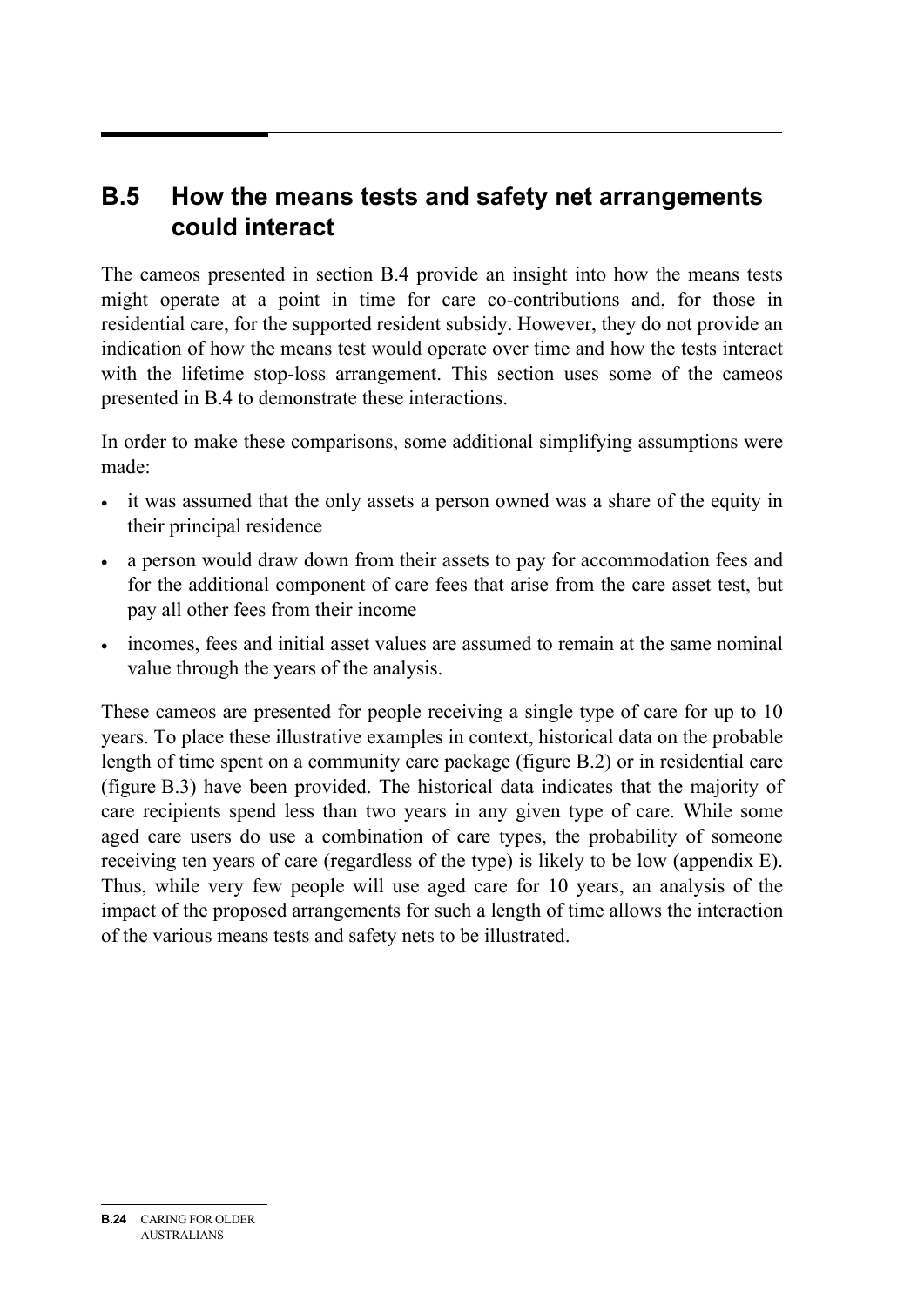#### Figure B.2 **Probability of remaining on a community care package after a length of time**

Per cent of all people who were enrolled on a CACP, EACH or EACH-D package for at least some of the period July 1997 to December 2009



*Data source*: DoHA *Aged Care Data Warehouse* (supplied on 29 October 2010).

#### Figure B.3 **Probability of remaining in residential care after a length of time**  Per cent of all people who were in residential care for at least some of the period July 1997 to December 2009



*Data source*: DoHA Aged Care Data Warehouse (supplied on 24 September 2010).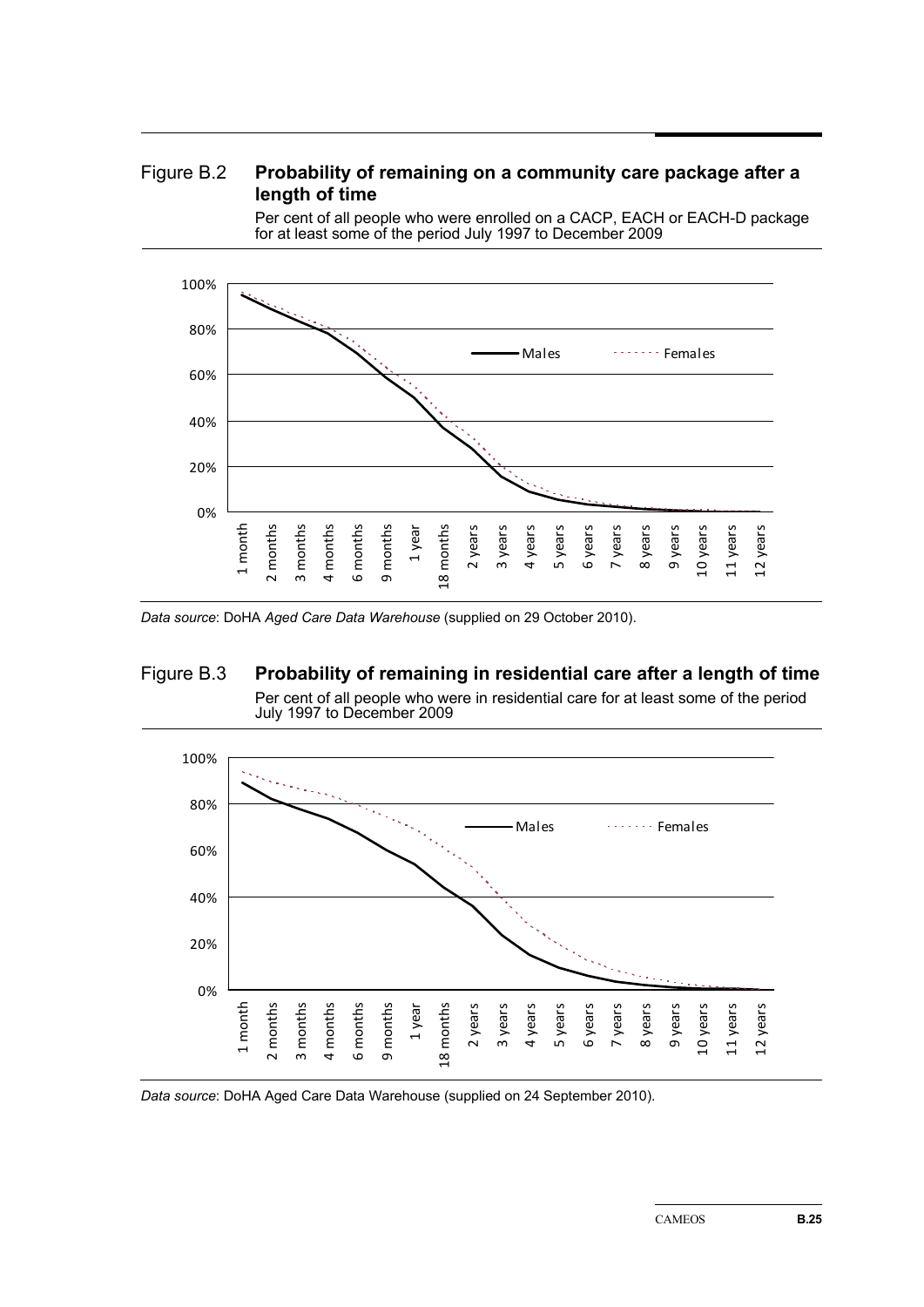#### **Interaction over time cameo 1**

For the first cameo examining the interaction of means tests and safety nets over time, a person is assumed to have a fortnightly income of \$1000, initial assets of \$250 000 and to be using residential care (annual care component of \$35 000).

This is consistent with the residential care cameo 2 where the person was assumed to have:

- an initial co-contribution to care of \$128 per fortnight
	- this payment would apply under either a 25 or 35 per cent maximum rate of care co-contribution
- an initial accommodation charge of \$700 a fortnight (table B.1)
- a contribution to everyday living expenses of \$553.05 per fortnight (section B.3).

This cameo demonstrates how the asset test tapers result in a slowing of co-contributions over time.

From table B.13, it can be seen that as a person draws down on their assets to meet their care co–contribution, their co–contributions decline. The reduction in care co-contributions is virtually continuous over time reflecting a decline in the value of their assets under the comprehensive means test. In addition, the person would pay a reducing cost for accommodation until they have been in residential care for at least six years as they would become eligible for a share of the supported resident subsidy.

The annual draw down in assets to contribute towards care and accommodation is initially assumed to be around \$21 000 a year, but declining to around \$9 000 if a person remains in residential care for the full 10 years. As can be seen in figure B.4, most of this draw down in assets is to pay for accommodation. Broadly speaking, the proposed means test arrangements for accommodation are the same as those that currently apply for people entering high care, non–extra service residential care places if there is no protected person living in their principal residence.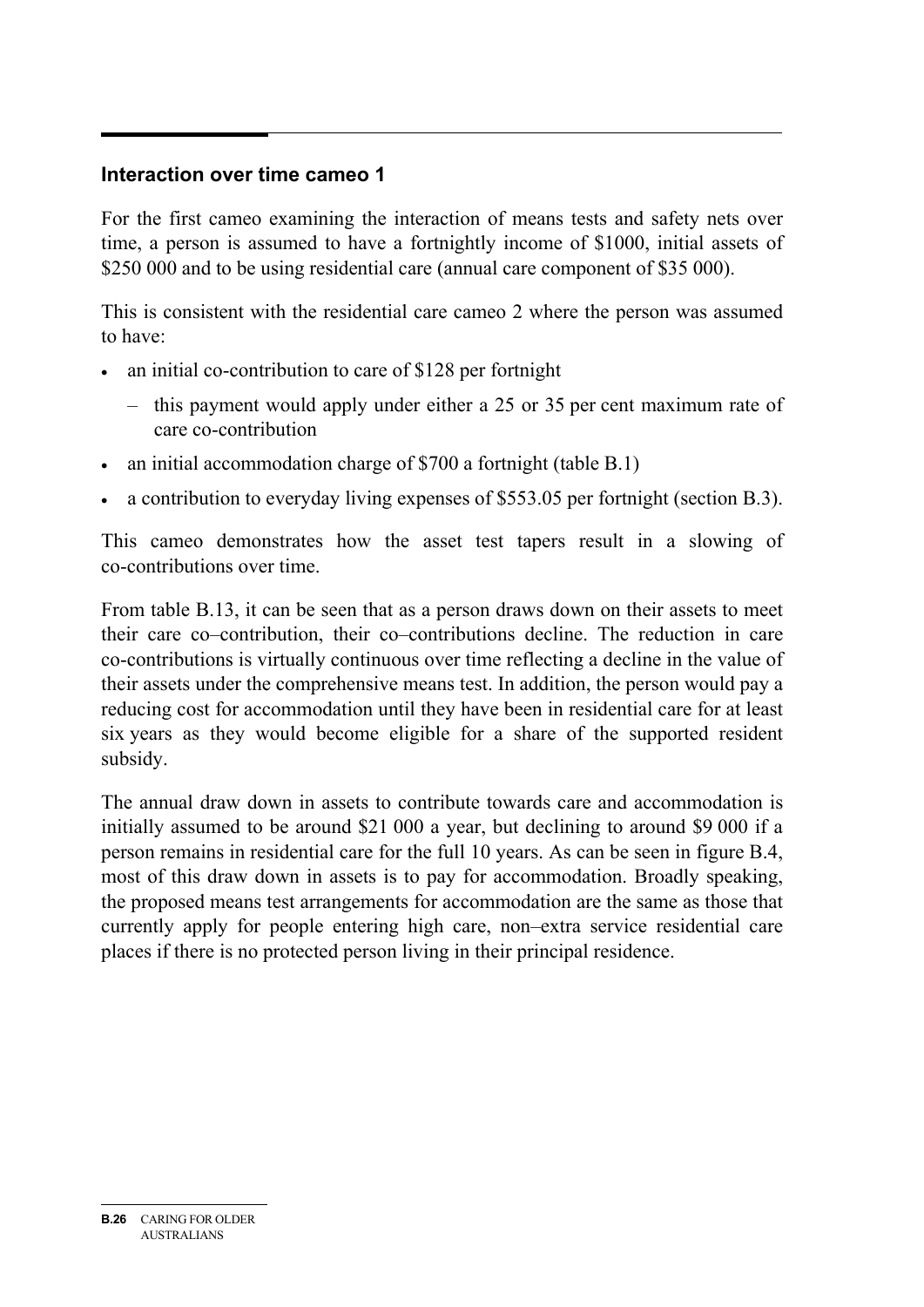#### Table B.13 **Interaction over time cameo 1: Impact of means tests and safety nets over time**

|         | of year | Assets at start Assets at end of<br>year | <b>Fortnightly care</b><br>co-contribution | Cumulative<br>costs <sup>a</sup> | Fortnightly<br>lifetime care accommodation<br>charge |
|---------|---------|------------------------------------------|--------------------------------------------|----------------------------------|------------------------------------------------------|
| Year 1  | 250 000 | 229 350                                  | 128                                        | 3315                             | 700                                                  |
| Year 2  | 229 350 | 208 940                                  | 118                                        | 6390                             | 700                                                  |
| Year 3  | 208 940 | 188767                                   | 109                                        | 9229                             | 700                                                  |
| Year 4  | 188767  | 168 828                                  | 100                                        | 11834                            | 700                                                  |
| Year 5  | 168 828 | 149 120                                  | 91                                         | 14 205                           | 700                                                  |
| Year 6  | 149 120 | 129 641                                  | 82                                         | 16 349                           | 700                                                  |
| Year 7  | 129 641 | 112 727                                  | 74                                         | 18 267                           | 610                                                  |
| Year 8  | 112727  | 98 968                                   | 66                                         | 19 988                           | 496                                                  |
| Year 9  | 98 968  | 87 778                                   | 60                                         | 21 549                           | 404                                                  |
| Year 10 | 87 778  | 78 675                                   | 55                                         | 22 981                           | 328                                                  |

Nominal dollars for a person with fortnightly income of \$1000

**a** The fortnightly care co-contributions have been rounded to the nearest dollar. As such, the addition to lifetime care costs may not be equal to 26 times the indicated fortnightly care co-contribution.

*Source*: Productivity Commission calculations.

#### Figure B.4 **Interaction over time cameo 1: Assumed draw down of assets**  To contribute to care and accommodation in residential care



*Data source*: Commission calculations.

For this example, the person does not make sufficient care co-contributions in their lifetime to reach the indicative lifetime stop-loss limit of \$60 000.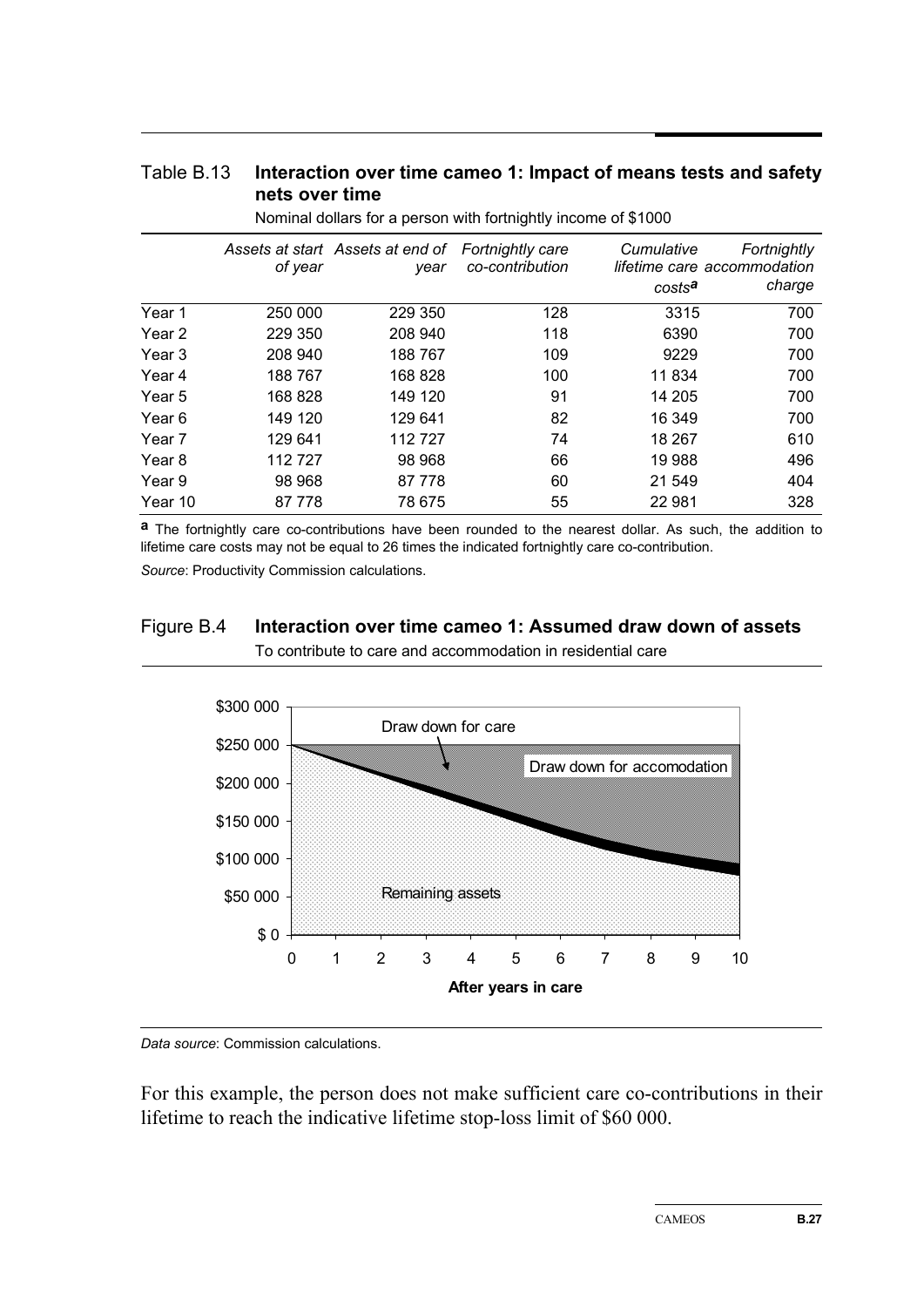#### *How long would it take to reach the lifetime stop-loss limit?*

As the co-contributions for care and payments for accommodation reduce as peoples assets are drawn down, it would take the person represented in this cameo 50 years to reach the \$60 000 lifetime stop-loss limit for care co–contributions and before their assets were reduced to such an extent that the Government would be responsible for all of their accommodation charges. This example demonstrates how people on moderate income and assets would make only modest payments over their lifetime under the means test arrangements that have been assumed to apply under the proposed reforms.

## **Interaction over time cameo 2**

For the second cameo, the person is assumed to use residential care (with an assumed annual cost of care component of \$35 000). They are assumed to have initial assets of \$500 000 and fortnightly income of \$1500.

This is consistent with the residential care cameo 3 where the person was assumed to have:

- an initial co-contribution to care of \$290 per fortnight
	- this payment would apply under either a 25 or 35 per cent maximum rate of care co-contribution
- an initial accommodation charge of \$700 a fortnight (table B.1)
- contribution to everyday living expenses of \$553.05 per fortnight (section B.3).

This cameo demonstrates how the lifetime care cost stop-loss limit moderates the cost of care for people paying high co-contributions for extended periods of time.

Once again, the draw down of assets to pay for their accommodation and make co-contributions for their care costs leads to a reduction in fortnightly care co-contributions each year (table B.14). However for this cameo, the person's assets remain significantly higher than the asset test threshold for government supported resident accommodation subsidies. The relative contribution of the care co-contributions and accommodation payments to the asset draw down are demonstrated in figure B.5. In this instance, the lifetime co-contribution to care exceeds the assumed stop-loss limit of \$60 000 in the person's tenth year of care, thus also slowing the rate of draw down of their assets.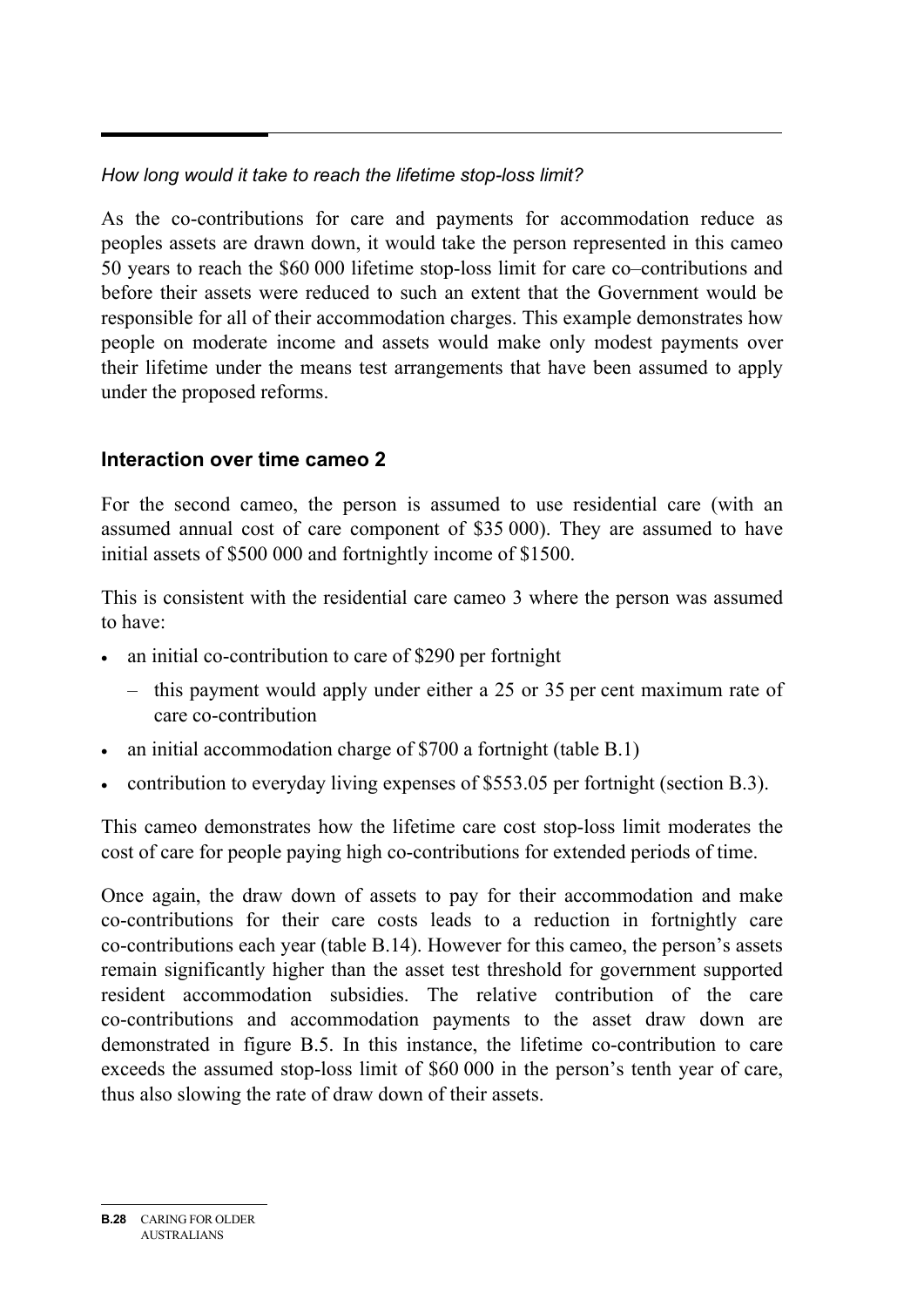#### Table B.14 **Interaction over time cameo 2: Impact of means tests and safety nets over time**

|         | Assets at start<br>of year | of year | Assets at end Fortnightly care<br>co-contribution | Cumulative<br>lifetime care<br>costs <sup>a</sup> | Fortnightly<br>accommodation<br>charge |
|---------|----------------------------|---------|---------------------------------------------------|---------------------------------------------------|----------------------------------------|
| Year 1  | 500 000                    | 476 447 | 290                                               | 7529                                              | 700                                    |
| Year 2  | 476 447                    | 453 168 | 279                                               | 14 784                                            | 700                                    |
| Year 3  | 453 168                    | 430 159 | 269                                               | 21769                                             | 700                                    |
| Year 4  | 430 159                    | 407 417 | 258                                               | 28 4 8 6                                          | 700                                    |
| Year 5  | 407 417                    | 384 939 | 248                                               | 34 940                                            | 700                                    |
| Year 6  | 384 939                    | 362 722 | 238                                               | 41 133                                            | 700                                    |
| Year 7  | 362 722                    | 340 763 | 228                                               | 47 067                                            | 700                                    |
| Year 8  | 340 763                    | 319 059 | 218                                               | 52747                                             | 700                                    |
| Year 9  | 319 059                    | 299 034 | 209                                               | 58 175                                            | 700                                    |
| Year 10 | 299 034                    | 280 834 | 0                                                 | 60 000                                            | 700                                    |

Nominal dollars for a person with fortnightly income of \$1500

**a** The fortnightly care co-contributions have been rounded to the nearest dollar. As such, the addition to lifetime care costs may not be equal to 26 times the indicated fortnightly care co-contribution.

*Source*: Commission calculations.

## Figure B.5 **Interaction over time cameo 2: Assumed draw down of assets**

To contribute for care and accommodation in residential care



*Data source*: Commission calculations.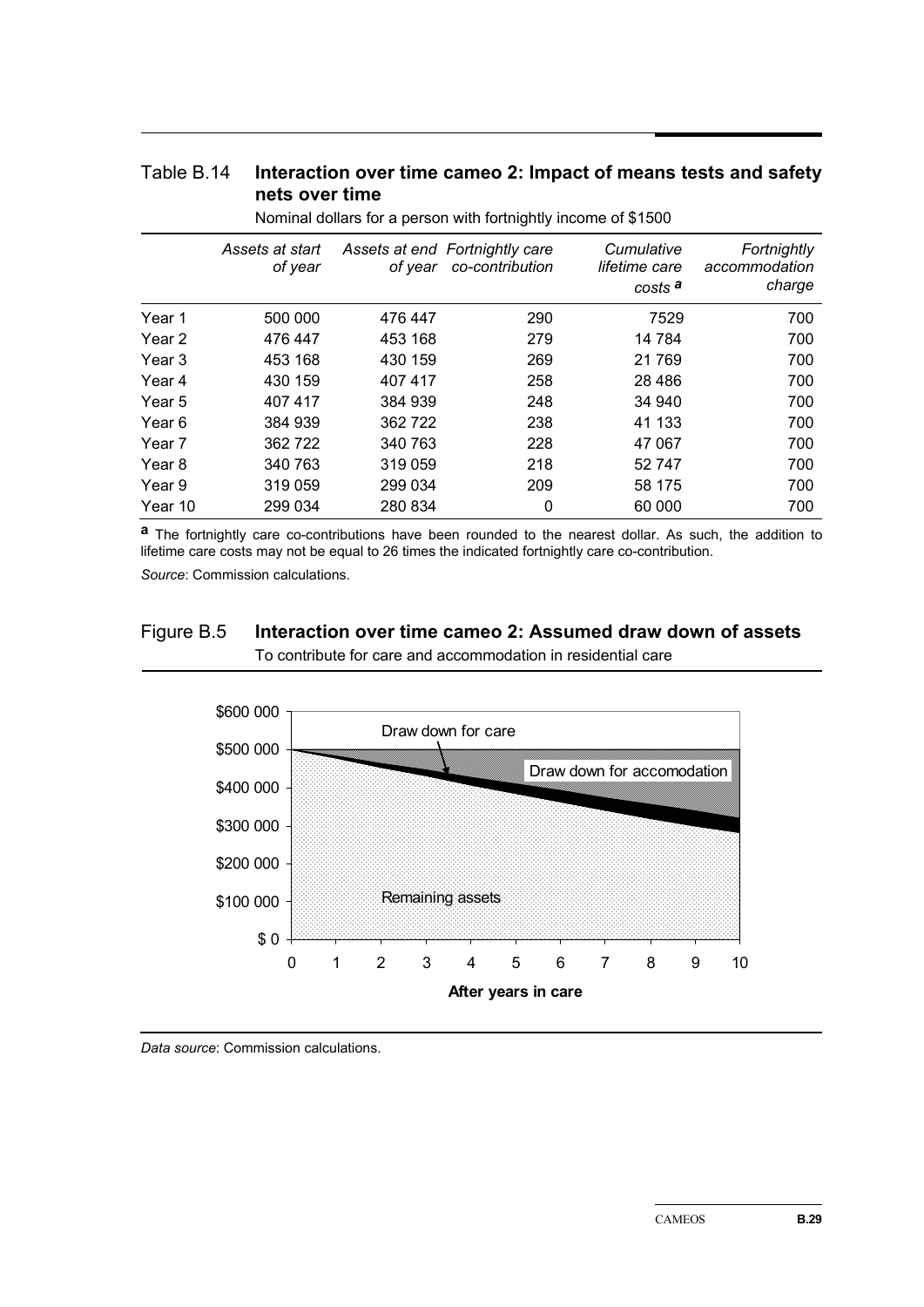#### **Interaction over time cameo 3**

For the third cameo examining the interaction of means tests and safety nets over time, a person is assumed to have a fortnightly income of \$1000, initial assets of \$250,000 and to be receiving a CCIP place (annual cost \$25,000). As the care recipient is receiving care in their own home (and not in residential care), their accommodation expenses are not included in this cameo.

This is consistent with the community care cameo 2 where the person was assumed to have an initial co-contribution to care of \$140 per fortnight. This payment would apply under either a 25 or 35 per cent maximum rate of care co-contribution (tables B.5 and B.6).

The annual draw down in assets to contribute to the care co–contributions is initially assumed to be around \$1740 per year, but declining slightly to around \$1620 if the care recipient continues to receive the same care services for the full 10 year period (table B.15). Even after ten years of continuous care, the cumulative care co-contributions are little more than half of the stop-loss limit There is only a very small cumulative impact of the draw down in the person's assets from the care co-contribution (figure B.6).

#### Table B.15 **Interaction over time cameo 3: Impact of means tests and safety nets over time**

|         | Assets at start of<br>year | Assets at end of<br>year | co–contribution | Fortnightly care Cumulative lifetime<br>care costs <sup>a</sup> |
|---------|----------------------------|--------------------------|-----------------|-----------------------------------------------------------------|
| Year 1  | 250 000                    | 248 250                  | 139             | 3618                                                            |
| Year 2  | 248 250                    | 246 515                  | 139             | 7221                                                            |
| Year 3  | 246 515                    | 244 793                  | 138             | 10810                                                           |
| Year 4  | 244 793                    | 243 087                  | 137             | 14 3 8 5                                                        |
| Year 5  | 243 087                    | 241 394                  | 137             | 17946                                                           |
| Year 6  | 241 394                    | 239 715                  | 136             | 21 4 9 2                                                        |
| Year 7  | 239 715                    | 238 051                  | 136             | 25 0 25                                                         |
| Year 8  | 238 051                    | 236 400                  | 135             | 28 544                                                          |
| Year 9  | 236 400                    | 234 763                  | 135             | 32 049                                                          |
| Year 10 | 234 763                    | 233 139                  | 134             | 35 540                                                          |

Nominal dollars for a fortnightly income of \$1000

**a** The fortnightly care co-contributions have been rounded to the nearest dollar. As such, the addition to lifetime care costs may not be equal to 26 times the indicated fortnightly care co-contribution.